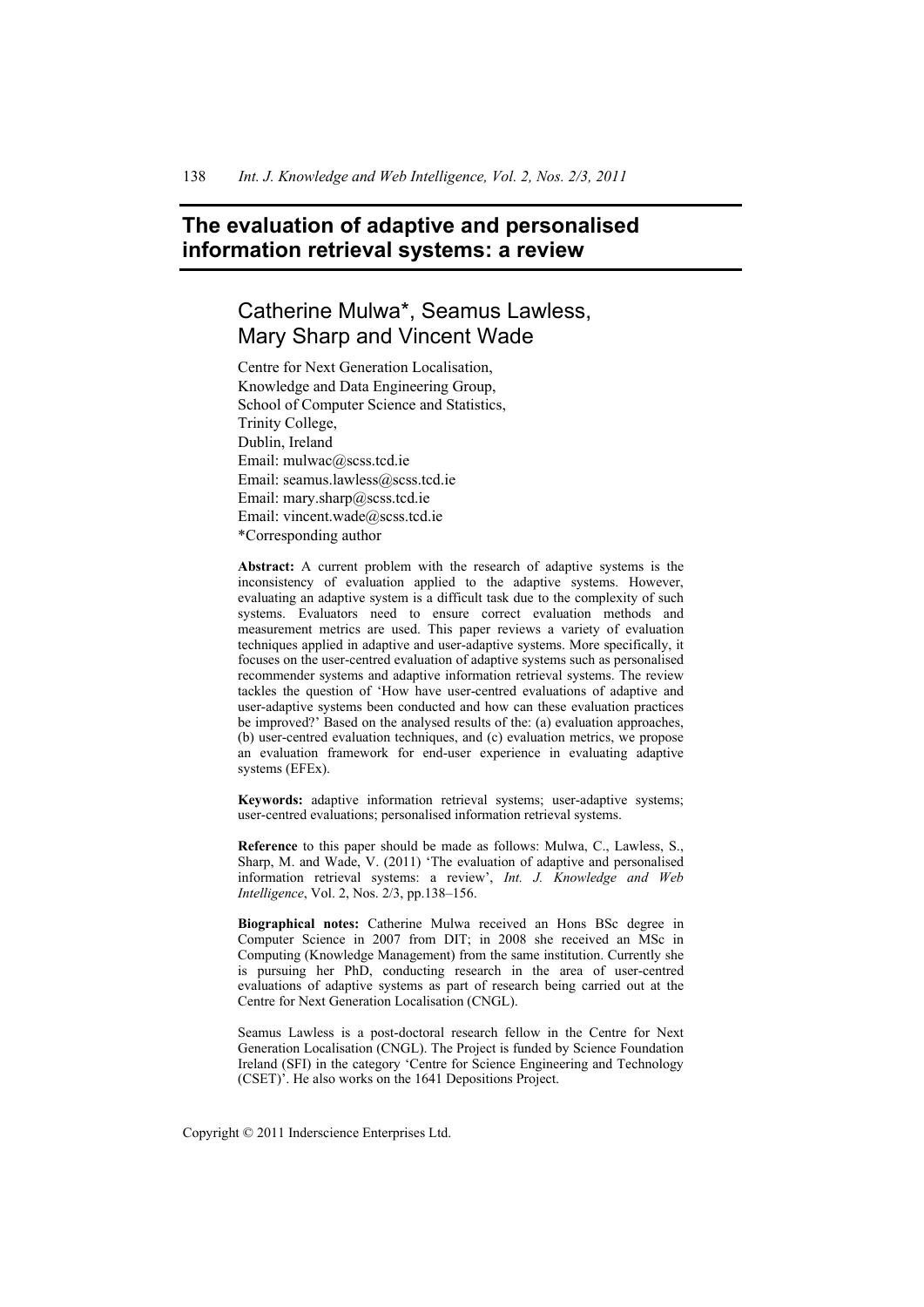Mary Sharp graduated from Trinity College Dublin (1988) in Computer Science. She is a Fellow of the Institution of Engineers of Ireland, Irish Computer Society and the Royal Academy of Medicine in Ireland. She is a Chartered Engineer. She is also a lecturer in the SCSS, TCD.

Vincent Wade holds the position of a Professor in the School of Computer Science and Statistics, Trinity College Dublin. Having graduated from University College Dublin with a BSc (Hons) in Computer Science in 1988, he completed his postgraduate studies (MSc and PhD) in Trinity College Dublin. He is Director of the Intelligent Systems Laboratory and also Deputy Director of the SFI Centre for Next Generational Localisation and Personalisation (CNGL). His research is focused on development of innovative digital content management and localisation.

#### **1 Introduction**

The research field of adaptive systems has grown rapidly during the past 15 years and this has resulted in terms, models, methodologies, and a plethora of new systems. Adaptive systems in general are becoming more popular as tools for user-driven access to information (Knutov et al., 2009). This has led to the challenge of catering to a wide variety of users in differing environments and user trust issues. This literature review tackles the question of: '*How have user-centred evaluations of adaptive and useradaptive systems been conducted and how can these evaluation practices be improved?*'

In this paper we distinguish between adaptive systems *as systems that adapts to their environment* and user-adaptive systems *as systems that adapt to their users.* Although the two types of systems overlap, the paper focuses more on the user-adaptive systems.

Evaluation is defined as *the process of examining the product, system components, or design, to determine its usability, functionality and acceptability* (Weibelzahl, 2003), which is measured in terms of a number of criteria essential for any software development project. Evaluation of all systems is important. It is important to not only evaluate but also to ensure that the evaluation uses the correct method (Brusilovsky et al., 2004). This is emphasised in our earlier research on the UCE of adaptive systems (Lawless et al., 2010; Mulwa et al., 2010b). However, the evaluation of adaptive systems is a difficult task due to the complexity of such systems, as shown by many studies (Missier Del and Ricci, 2003; Lavie et al., 2005; Weibelzahl and Weber, 2002; Markham et al., 2003). It is of crucial importance that the adaptive features of the system can be easily distinguished from the general usability of the designed tool. Evaluation of adaptive systems is a crucial stage in their development. Several authors (Höök, 1998; Höök, 2000; Chin, 2001; Masthoff, 2002; Weibelzahl, 2005) have underlined the significance and the difficulties of this task, as well as the lack of user-centred studies and strong models to be followed. All computer systems require comprehensive evaluation; however, this is particularly important in the case of adaptive systems due to their inherent usability problems (Gena, 2006). It is crucial to evaluate these systems both for usability problems at the interface and for the correctness of adaptive solutions. In order to produce effective results, evaluation should occur throughout the entire design cycle and provide feedback for design modification (Gena and Weibelzahl, 2007). As Brusilovsky (2004) argues, given the large set of existing evaluation techniques and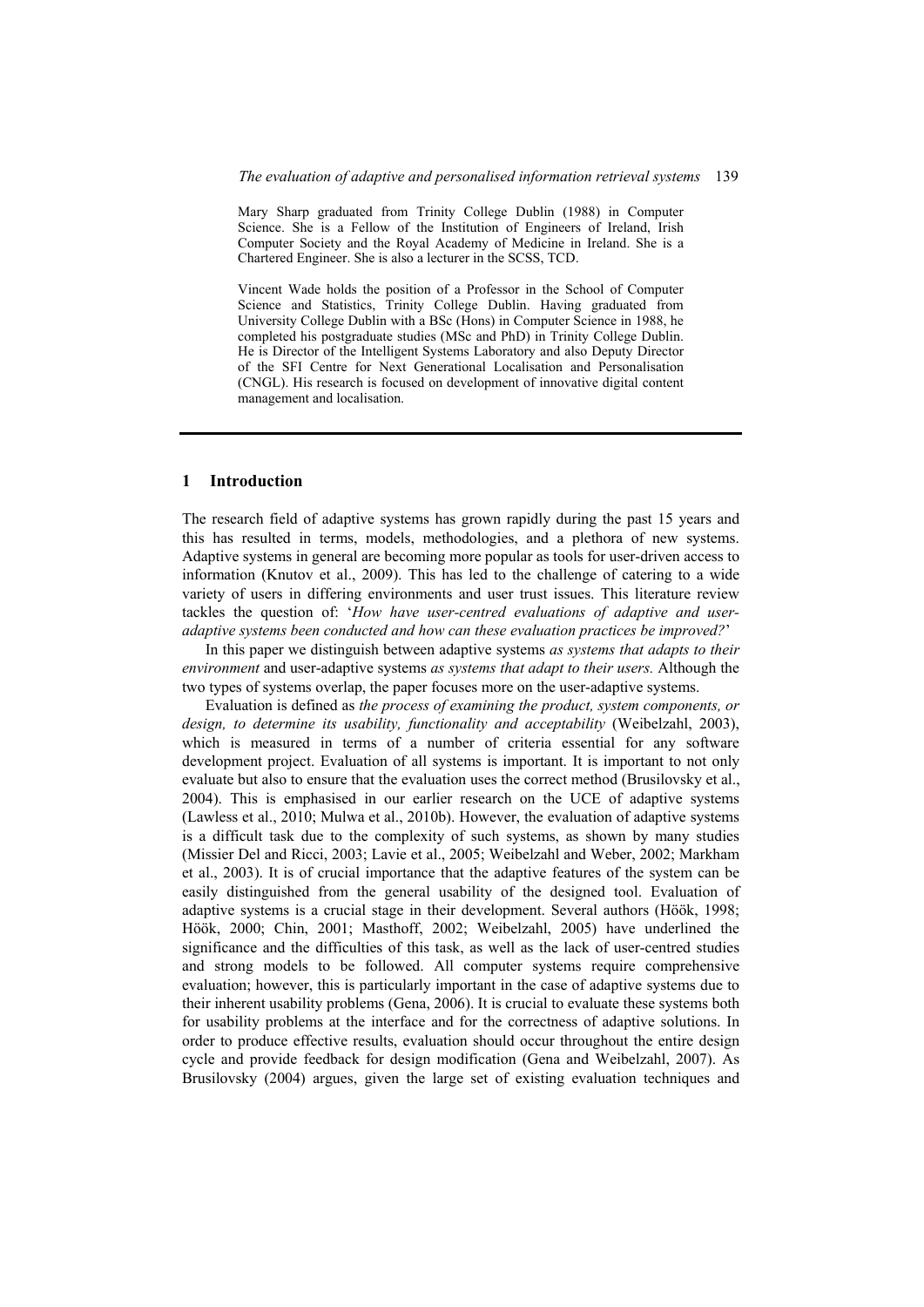systems, the evaluation of adaptive systems and the improvement of such systems is becoming more important than inventing new techniques with questionable benefits. Several forms of evaluation are being conducted in the adaptive e-learning field, both theoretical and empirical. Results of these reviews are quite subjective. Currently there is much debate on how adaptive applications should be evaluated since there is no standard agreed measurement framework for assessing the value and effectiveness of the adaptation yielded by adaptive systems.

The rest of the paper is structured as follows. Section 2 presents an overview of current evaluation practices for adaptive systems. More specifically it focuses on: (a) current evaluation approaches (empirical, layered, utility, heuristic and the user-centred evaluations), (b) the user-centred adaptive variables assessed in the analysed studies, (c) user-centred evaluation methods, (d) the evaluation metrics for adaptive systems, (e) an overview of the evaluation of user-adaptive systems specifically focusing on personalised recommender systems and adaptive information retrieval systems. Section 3 presents pitfalls and problems in the evaluation of adaptive systems and user-adaptive systems. Section 4 presents the proposed evaluation framework for end user experience in evaluating adaptive systems. Finally Section 5 concludes and recommends future work.

### **2 The evaluations of adaptive systems**

The researchers acknowledge that evaluation of adaptive systems is of utmost importance and should become a common practice. It is important to not only evaluate but also to ensure that the evaluation uses the correct methods since an incorrect method can lead to wrong conclusions (De Jong and Schellens, 1997; Gena and Weibelzahl, 2007). The evaluation of these systems is a fundamental stage in their development, yet standardised, comprehensive and recursive evaluation is not a common practice. It is the contention of these authors that such evaluation should become common practice.

Recently, reviews on the state of the art in evaluation practices for adaptive systems have been presented by several researchers (Gena, 2005; Gena and Weibelzahl, 2007; Van Velsen et al., 2008; Mulwa et al., 2010b). Van Velsen et al. (2008) conducted an extensive review on user-centred evaluation studies of adaptive and adaptable systems. The researchers took a descriptive approach which involved: mapping the current usercentred evaluation practice, reflecting on its weaknesses and providing suggestions for improvement (e.g. the need to report think-aloud protocols in more detail than current practice). Most of the methods discussed would be categorised as data collection methods (as identified previously in Gena and Weibelzahl, 2007), rather than evaluation methods; of these, questionnaires were identified as the most popular method in user-centred studies of adaptive systems (Van Velsen et al., 2008). These reviews have identified the most commonly used evaluation approaches, which we'll discuss in following subsections.

## *2.1 Overview of evaluation approaches for adaptive systems*

This section introduces the main approaches for evaluation of adaptive systems. It focuses on the user-centred evaluation (UCE) approach of adaptive systems. Key potential benefits of this approach are: (a) savings in terms of time and cost, (b) ensuring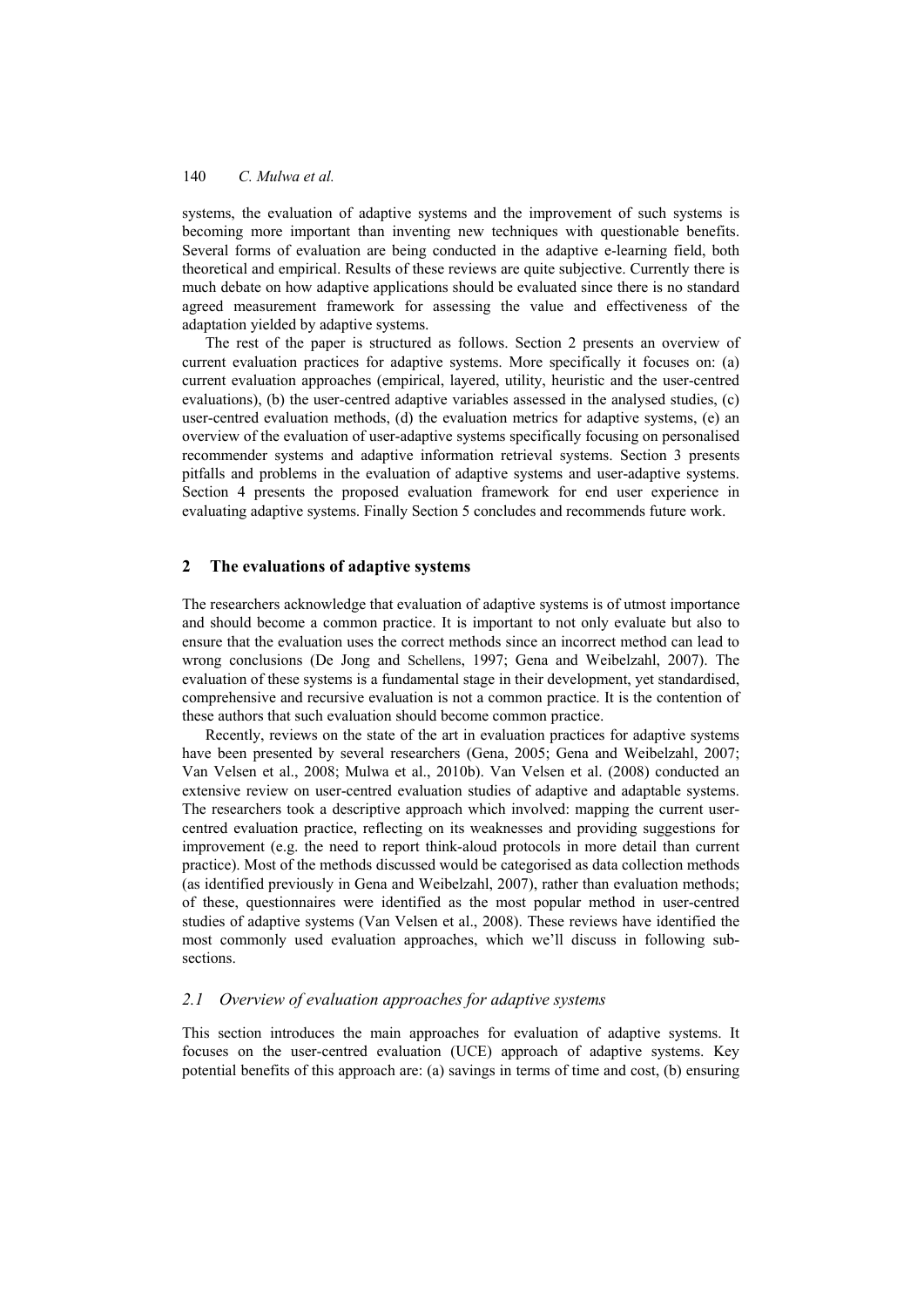the completeness of system functionality, (c) minimising required repair efforts, and (d) improving user satisfaction (Nielsen, 1993). The UCE can serve three goals: (a) verifying the quality of an adaptive system, (b) detecting problems in the system functionality or interface, and (c) supporting adaptivity decisions (De Jong and Schellens, 1997). These functions make UCE a valuable tool for developers of all kinds of systems, because they can justify their efforts, improve upon a system or help developers to decide which version of a system to release.

#### *2.1.1 Empirical evaluation approach*

Weibelzahl (2003) acknowledges that empirical research is absolutely necessary for an estimation of the effectiveness, efficiency, and usability of a system that applies artificial intelligent techniques in real-world scenarios. Empirical evaluations (also known as controlled experiments) refer to the appraisal of a theory by observation in experiments. These evaluations help to estimate the effectiveness, efficiency and usability of a system and may uncover certain types of errors in the system that would remain otherwise undiscovered. The researchers acknowledge that the key to good empirical evaluation is the proper design and execution of the experiments so that the particular factors to be tested can be easily separated from other confounding factors. This method of evaluation is derived from empirical science and cognitive and experimental psychology (Gena, 2005). Empirical studies are very good at identifying design errors and false assumptions but they do not suggest new theories or approaches directly. Evaluators are faced with the problem of defining control groups for those systems that either cannot switch off the adaptivity, or where a non-adaptive version appears to be absurd because adaptivity is an inherent feature of these systems (Höök, 2000).

## *2.1.2 Layered evaluation approach*

In the past, several researchers have attempted tackling the problem of evaluating adaptivity by 'Decomposing' and evaluating it in a 'Piece-wise' manner. Previously it has been proved that separating the evaluation of different aspects can help to identify problems in the adaptation process. Paramythis et al. (2010) study on layered evaluations of interactive adaptive systems provided detailed analysis of the layered evaluation approach. The researchers concluded that the main postulation of layered evaluation of these systems was that adaptation needs to be decomposed and assessed in layers in order to be evaluated effectively. Since the first introduction of the term in 2000, the scientific community has adopted this concept in planning and conducting empirical studies. The researcher acknowledge that many authors explicitly refer back to the foundational papers published on the topic to justify experimental designs, to provide rationale for goals or structure of their evaluation studies (Ortigosa and Carro, 2003; Gena, 2005; Goren-Bar et al., 2005; Petrelli and Not, 2005; Arruabarrena et al., 2006; Glahn et al., 2007; Kobsa, 2007; Nguyen and Santos Jr, 2007; Stock et al., 2007; Ley et al., 2009; Limongelli et al., 2008; Popescu, 2009; Santos and Boticario, 2009) or to demonstrate methodological shortcomings of existing studies (Masthoff, 2002; Gena, 2005; Brusilovsky et al., 2006; Yang and Huo, 2008; Brown et al., 2009). The fact that layered evaluation received such a high level of attention in the literature reaffirms the claim that the evaluation of adaptive systems implicates some inherent difficulties. The researchers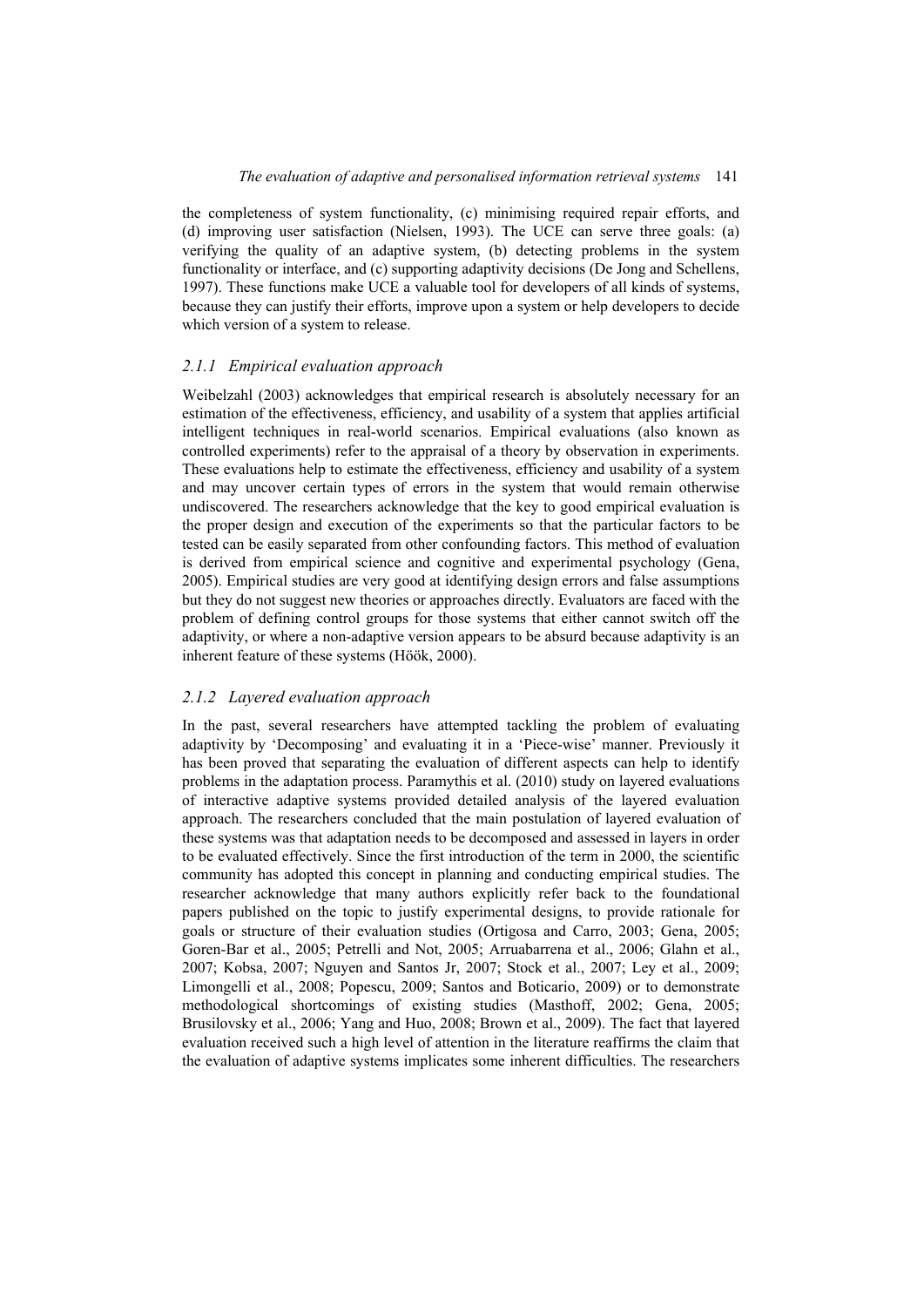also accept that the benefits of layered evaluation are perhaps representatively illustrated by a set of studies of a mobile adaptive multimedia guide system for museums called PEACH (Stock and Zancanaro, 2007)

#### *2.1.3 Utility-based evaluation approach*

Herder (2003) proposed a utility-based approach which uses layered evaluation techniques and theories on uncertainty and utility from the field of artificial intelligence. The researchers pointed out how interpretable user models would facilitate evaluation; and suggested when choosing a modelling technique that produced implicit representations, researchers should weigh its advantages against the loss of interpretability and also indicated why researchers should decide on common sets of evaluation criteria and methods that are used by researchers in some domain (Herder, 2003).

## *2.1.4 Heuristic evaluation approach*

A heuristic is a general principle or rule of thumb that can be used to critique existing decisions or guide a design decision. An approach which integrates layered evaluation and heuristic evaluation has been proposed (Magoulas et al., 2003). The use of heuristics ensures that the entire system can be evaluated in-depth and specific problems can be discovered at an early design stage before releasing a running prototype of a system. This approach can help evaluators by improving the detection and diagnosis of potential usability problems. Heuristic evaluation identifies usability problems without indicating how they are to be fixed. It is difficult to expect it to address all usability issues when evaluators are not domain experts.

## *2.1.5 User-centred evaluation approach*

Several researchers accept that evaluators of adaptive and user-adaptive systems should adopt a user-centred evaluation approach because users are both the main source of information and the main target of the application. Potential benefits of the user-centred design (UCD) include: (a) the provision of a better understanding of the problem; (b) the rapid testing and validation of story concepts before time consuming coding; (c) the provision of a clear, sociable visual representation of the project vision; (d) the provision of usability by stealth; (e) the engagement of the end-user as a customer; (f) the improvement of the basis for estimation; and (g) the mitigation of project risk etc. Usercentred system design brings together task analysis which tells us how people currently accomplish a task, requirement analysis which tells us what a system should do and usability testing which tell us whether a system performs acceptably when a user tries to carry out certain tasks.

Studies have shown that existing evaluation approaches such as the layered approach, empirical approach, utility approach and heuristic approach have not managed to solve the usability issues and that users still encounter inherent usability problems (Tintarev and Masthoff, 2009). In order to address these issues and problems, we propose a usercentred evaluation (UCE) approach when evaluating adaptive systems. The following section provides a detailed review of the UCE evaluation approach. It also introduces the UCE evaluation methods and adaptive variables assessed in the analysed UCE studies.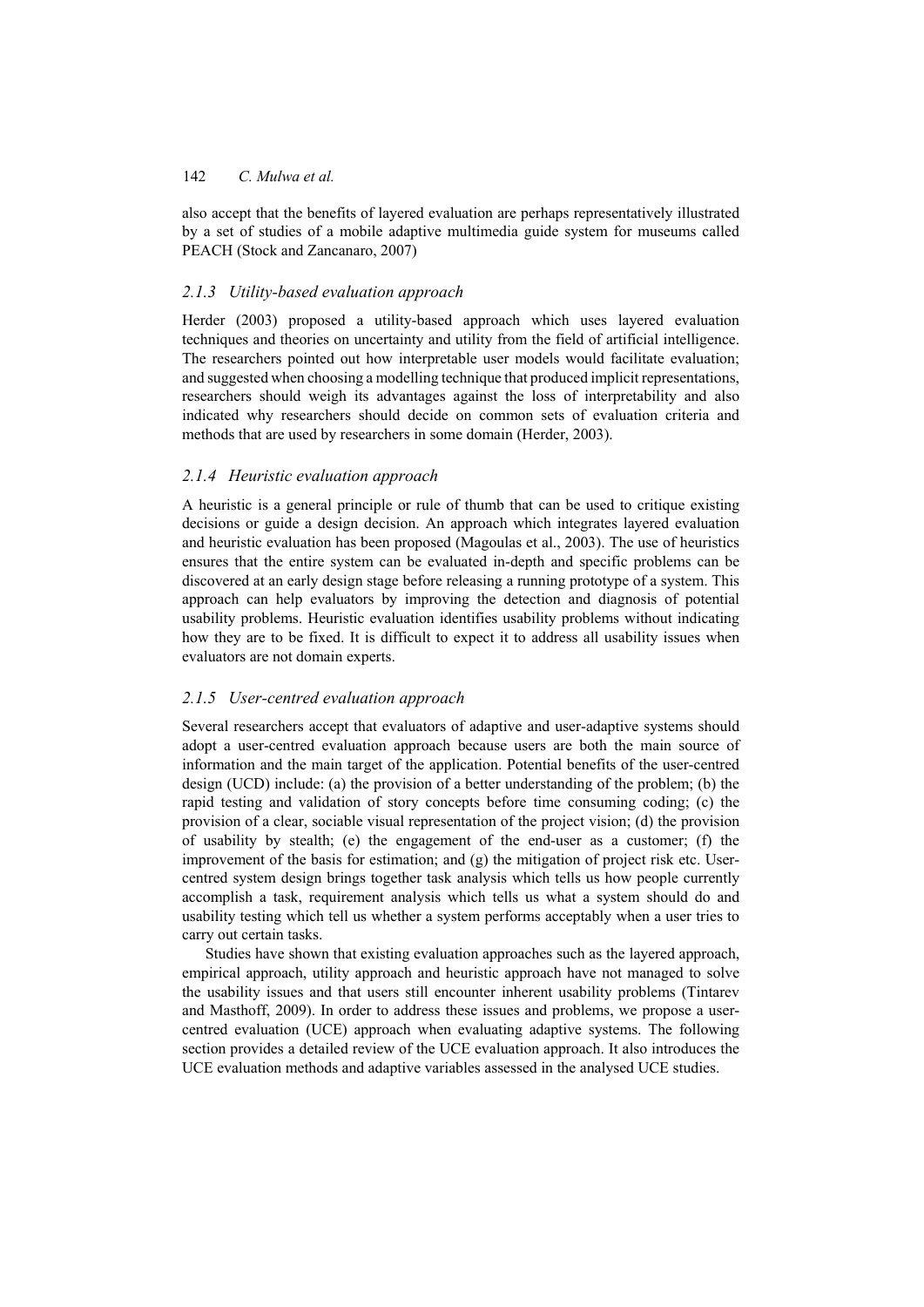## *2.2 User-centred evaluations of adaptive systems*

#### *2.2.1 User-centred adaptive variables assessed in studies*

The analysis of the survey identified a total of 21 adaptive variables (also known as concepts) that can prompt adaptivity (Mulwa et al., 2010b). These variables are classified under dependent and independent variables and refer to the features of the user that are used as a source of the adaptation, i.e. to what features of the user the system can adapt its behaviour. From the analysed studies, although different names were used by the authors, the concepts being measured were often identical. Brusilovsky et al. (2006) identified adaptive features such as following features which are currently used by existing adaptive hypermedia systems: (i.e. user's goals, knowledge, background and hyperspace, experience, and preferences). Furthermore, the same researcher in 2001 added two more variables: user's interest and individual traits. Furthermore, Kobsa (2007) reviewed the techniques used for personalised hypermedia presentation and described several categories of user data which formed the basis for adaptation in a number of systems developed since 2000, such as demographic data, user's knowledge, user's skills and capabilities, user's interests and preferences, and user's goals and plans. In addition the researchers underlined the significance of computer usage (i.e. interaction behaviour, current task, and interaction history) that can be taken into account when adapting hypermedia pages to the needs of the end user (Kobsa, 2007). On the other hand, Magoulas and Dimakopoulos (2005) explored the dimensions of individual differences that should be included in a student model specification to meet personalisation services requirements and create personalised information access. Van Velsen et al. (2008) identified 13 variables concerning UCE of adaptive and adaptable systems. The researchers grouped them under the following categories: (a) variables concerning attitude and experience (i.e. appreciation, trust and privacy issues, user experience and user satisfaction; (b) variables concerning actual use (i.e. usability, user behaviour and user performance; (c) variables concerning system adoption (intention to use, perceived usefulness); and (d) variables concerning system output (appropriateness of adaptation, comprehensibility and unobtrusiveness) (Van Velsen et al., 2008). The researchers provide a summary of how often each variable was addressed in the 63 studies they analysed and accept that wordings of most variables spoke for themselves.

In the studies selected for our review, 'usability' proved to be the most frequently measured, followed by 'perceived usefulness' and 'appropriateness' of adaptation. Very little research has been conducted to investigate and identify the potential benefit of these variables in evaluating the end-user experiences of adaptive systems. The authors are undertaking research in an attempt to address this issue. It is very important that extensive research be conducted and proper reporting be done. The next section introduces existing UCE methods for adaptive systems. Evaluation of any system should ensure it uses the correct methods, in order to yield significant results.

#### *2.2.2 User-centred evaluation methods*

Today, industry is in need of user experience evaluation methods for adaptive systems, examples of such systems are: adaptive e-Learning systems, adaptive information retrieval systems and personalised recommender systems. User-centred design is still the key to designing for good user experience. User experience is conducted in order to improve these systems although in most cases it is tied to context. Several methods exist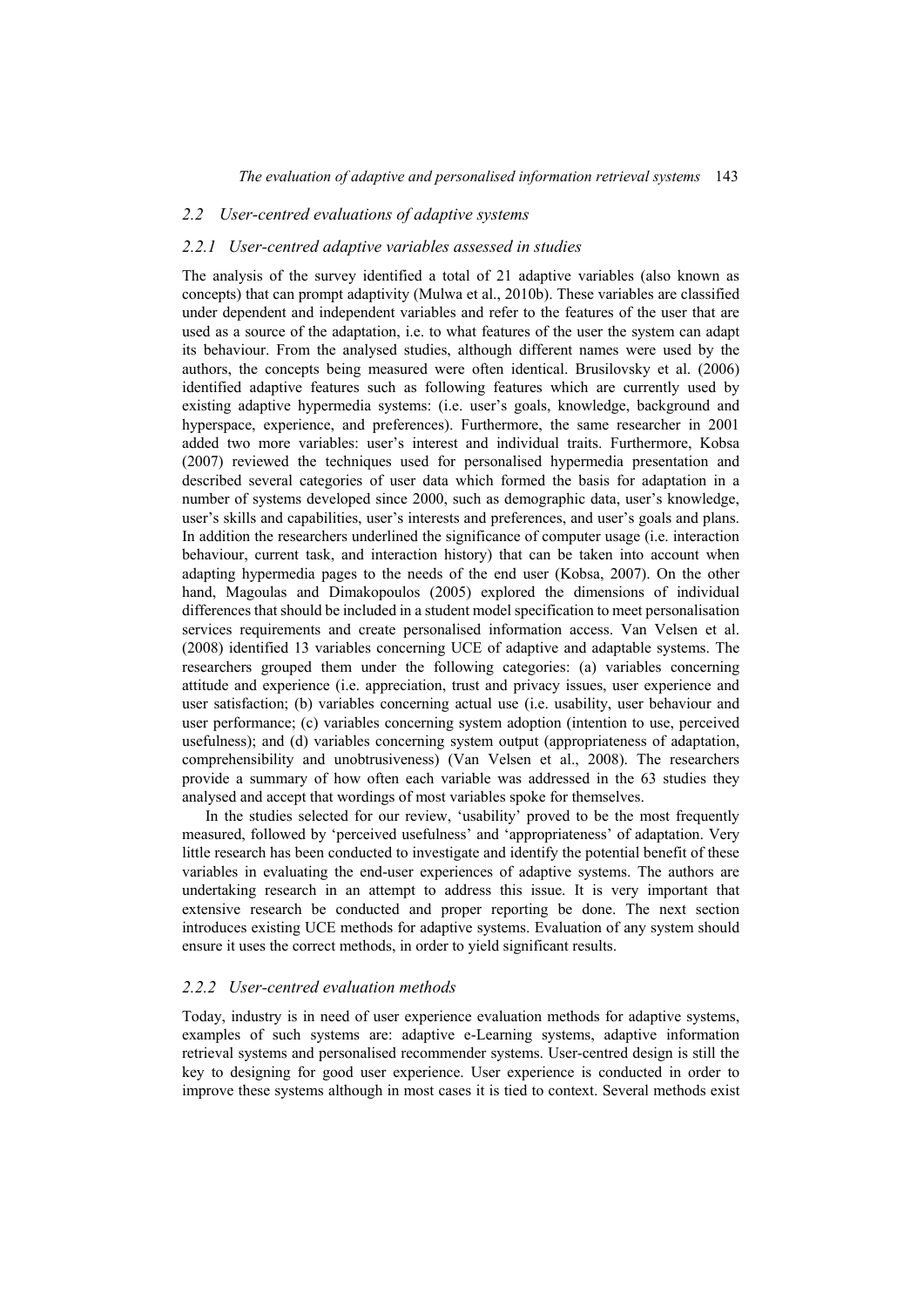for understanding users and generating solutions (i.e. probes). Evaluation techniques are concrete methods to carry out the validation of the system. However, in most cases it is often neglected, due to many problems associated with the evaluation of adaptive systems. A critical review is provided for these selected publications. This survey is motivated by the idea that it can indicate what are the techniques used and also provide insightful information on potential benefits of UCE to evaluating adaptive and useradaptive systems.

The methodologies for evaluating adaptive systems are generally borrowed from the methodologies used in human-computer interaction (HCI) and those utilised for the evaluation of the information selection process. The HCI methodologies can be used in the evaluation of adaptive systems mostly to evaluate the interface adaptations, the usability of adaptive systems, to collect users' and experts' opinions, etc. Such methodologies can be also used for the evaluation of the information selection process in order to collect user data important to the analysis of the process (Gena, 2005). A complete analysis of HCI methodologies can be found in Gena (2005). The researcher also discusses data collection methods and evaluation metrics for the evaluation of useradapted systems. The methods and techniques collected and analysed from the investigated studies are listed in Table 1. It is worth noting that every study uses multiple evaluation methods and some of the methods (e.g. data log analysis) are not 'usercentred' according to our definition of UCE, because they do not collect subjective feedback from, or about, (potential) users.

| Classification                          | Evaluation<br>method/instrument                                                                                         | Phase of<br>evaluation       | <i>Variables most</i><br>frequently assessed                                                                                       | Publication<br>examples                                                               |
|-----------------------------------------|-------------------------------------------------------------------------------------------------------------------------|------------------------------|------------------------------------------------------------------------------------------------------------------------------------|---------------------------------------------------------------------------------------|
| Collection of<br>user's<br>opinions     | Interviews,<br>questionnaires<br>(online, post-test,<br>pre/post-test,<br>verbal), focus<br>group, discussion<br>groups | Preliminary                  | Usability, perceived<br>usefulness.<br>intention to use,<br>trust and privacy<br>issues.<br>appropriateness of<br>adaptation       | Gena, 2005;<br>Van Velsen<br>et al., 2008;<br>Masthoff, 2006;<br>Díaz et al.,<br>2008 |
| Observing<br>and<br>monitoring<br>usage | User observation,<br>the systematic<br>observation,<br>verbal protocol                                                  | Requirement                  | Usability, user<br>hehaviour                                                                                                       | Gena, 2005;<br>Van Velsen<br>et al., 2008                                             |
|                                         | Think out loud<br>protocols                                                                                             | Preliminary                  | Usability of<br>interface adaptation                                                                                               | Gena, 2005                                                                            |
| Predictive<br>evaluation                | Heuristic<br>evaluation, expert<br>review, parallel<br>design, cognitive<br>walkthroughs,<br>social-technical<br>models | Requirement<br>& preliminary | Usability of<br>interface adaptation<br>& user, domain and<br>interface<br>knowledge, privacy,<br>transparency,<br>appropriateness | Gena, 2005;<br>Van Velsen<br>et al., 2008                                             |
| Formative<br>evaluation                 | Wizard of Oz<br>simulation,<br>scenario-based<br>design, prototypes                                                     | Preliminary                  | Early prototype<br>evaluations,<br>evaluation before<br>implementation                                                             | Van Velsen<br>et al., 2008;<br>Gena, 2005;<br>Masthoff, 2006                          |

| Overview of UCE methods (techniques) summarised in the studies $(x = 56)$ | Table 1 |  |  |  |  |  |  |  |  |  |
|---------------------------------------------------------------------------|---------|--|--|--|--|--|--|--|--|--|
|---------------------------------------------------------------------------|---------|--|--|--|--|--|--|--|--|--|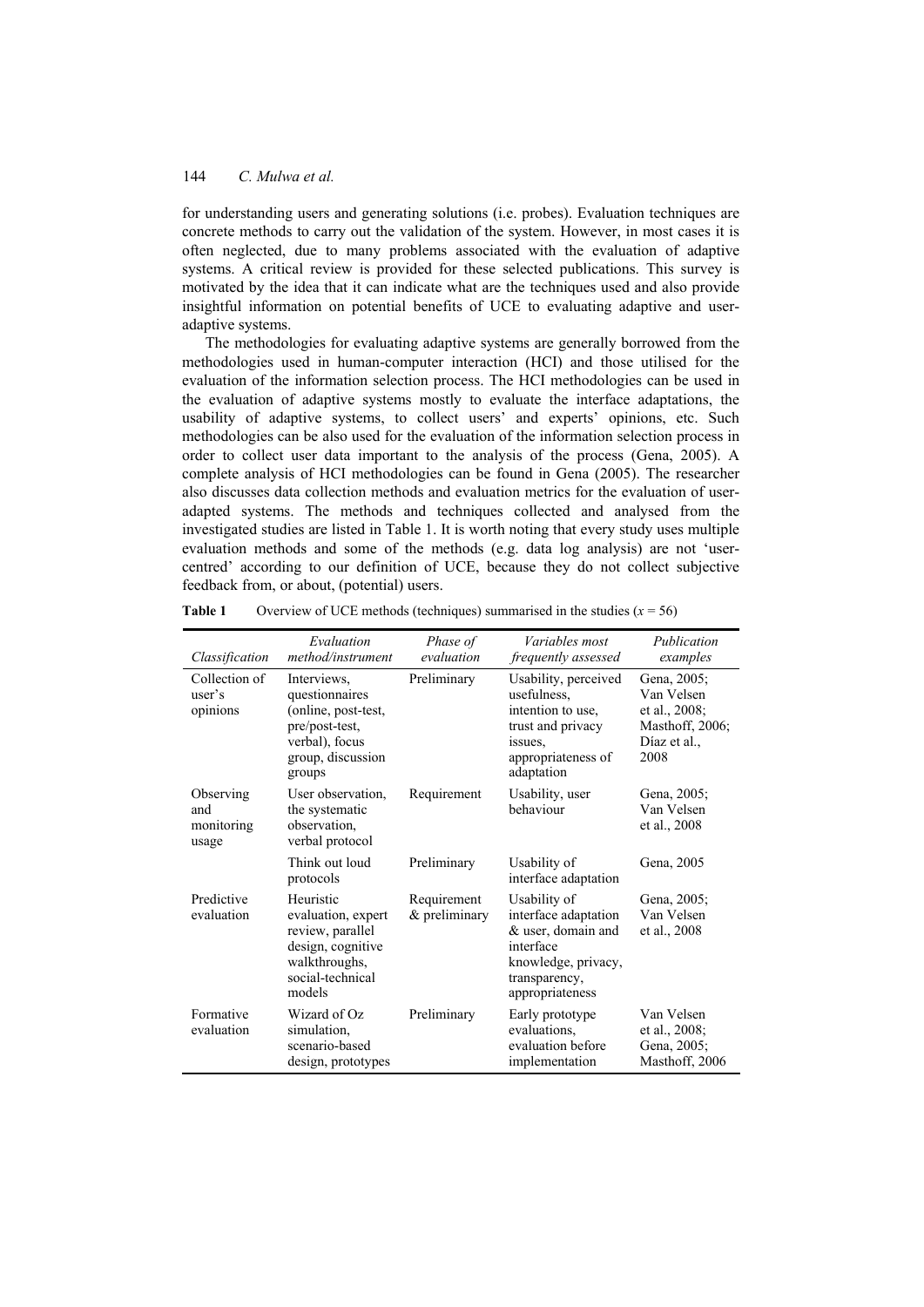| Classification           | Evaluation<br>method/instrument                                                   | Phase of<br>evaluation                         | Variables most<br>frequently assessed                                   | Publication<br>examples                       |
|--------------------------|-----------------------------------------------------------------------------------|------------------------------------------------|-------------------------------------------------------------------------|-----------------------------------------------|
| Experiments<br>and tests | Usability testing,<br>experimental<br>evaluation                                  | Final<br>Interface (and<br>content) adaptation |                                                                         | Gena, 2005;<br>Van Velsen<br>et al., 2008     |
|                          | Cultural probes                                                                   | Requirement                                    |                                                                         | Masthoff, 2006                                |
|                          | Creative<br>brainstorming<br>sessions                                             |                                                |                                                                         | Van Velsen<br>et al., 2008;<br>Masthoff, 2006 |
|                          | Empirical<br>observations                                                         |                                                |                                                                         | Díaz et al.,<br>2008                          |
| Task analysis            | Questionnaire,<br>interviews,<br>ethnographic<br>observation,<br>verbal protocols | Requirement                                    | Real user actions                                                       | Gena, 2005;<br>Díaz et al.,<br>2008           |
|                          | Quantitative,<br>Grounded Theory                                                  | Final                                          | To combine<br>qualitative<br>evaluation, to<br>discover new<br>theories | Díaz et al.<br>2008;<br>Gena, 2005            |
|                          | Prototyping                                                                       | Preliminary                                    | Evaluation of<br>vertical or<br>horizontal prototype                    | Gena, 2005                                    |
|                          | Cooperative<br>evaluation                                                         | Final                                          | Collaboration with<br>real users during the<br>final evaluation step    | Gena, 2005                                    |

*The evaluation of adaptive and personalised information retrieval systems* 145

**Table 1** Overview of UCE methods (techniques) summarised in the studies  $(x = 56)$  (continued)

Paramythis et al. (2010) have shown how the traditional layered evaluation methods need to be tailored to suit the particular requirements of adaptivity in the user-system interaction. It has also described some methods (e.g. User-as-Wizard) that are specific to the adaptive systems field (Paramythis et al., 2010). The researchers suggest the best method to employ at any one time primarily depend on when the evaluation takes place (with respect to the system's development lifecycle) and the characteristics of the layer under consideration. These systems can clearly benefit from the many methods available in the field of HCI, to involve users in system design and evaluation. Results from the analysed studies showed that questionnaires, interviews, focus groups and discussions, think-aloud protocols and expert reviews were the most frequently used methods.

In most of the analysed UCE studies, the results of the user-centred evaluations were poorly reported and 'sloppy'. Most of the studies did not report how specific systems were evaluated and presented no evaluation results. The EFEx framework proposed in this paper will address this issue (see Section 4).

## *2.3 Evaluation metrics for adaptive systems*

In the scientific literature, several metrics have been proposed for evaluation of frameworks/systems which enable the development of adaptive frameworks (Raibulet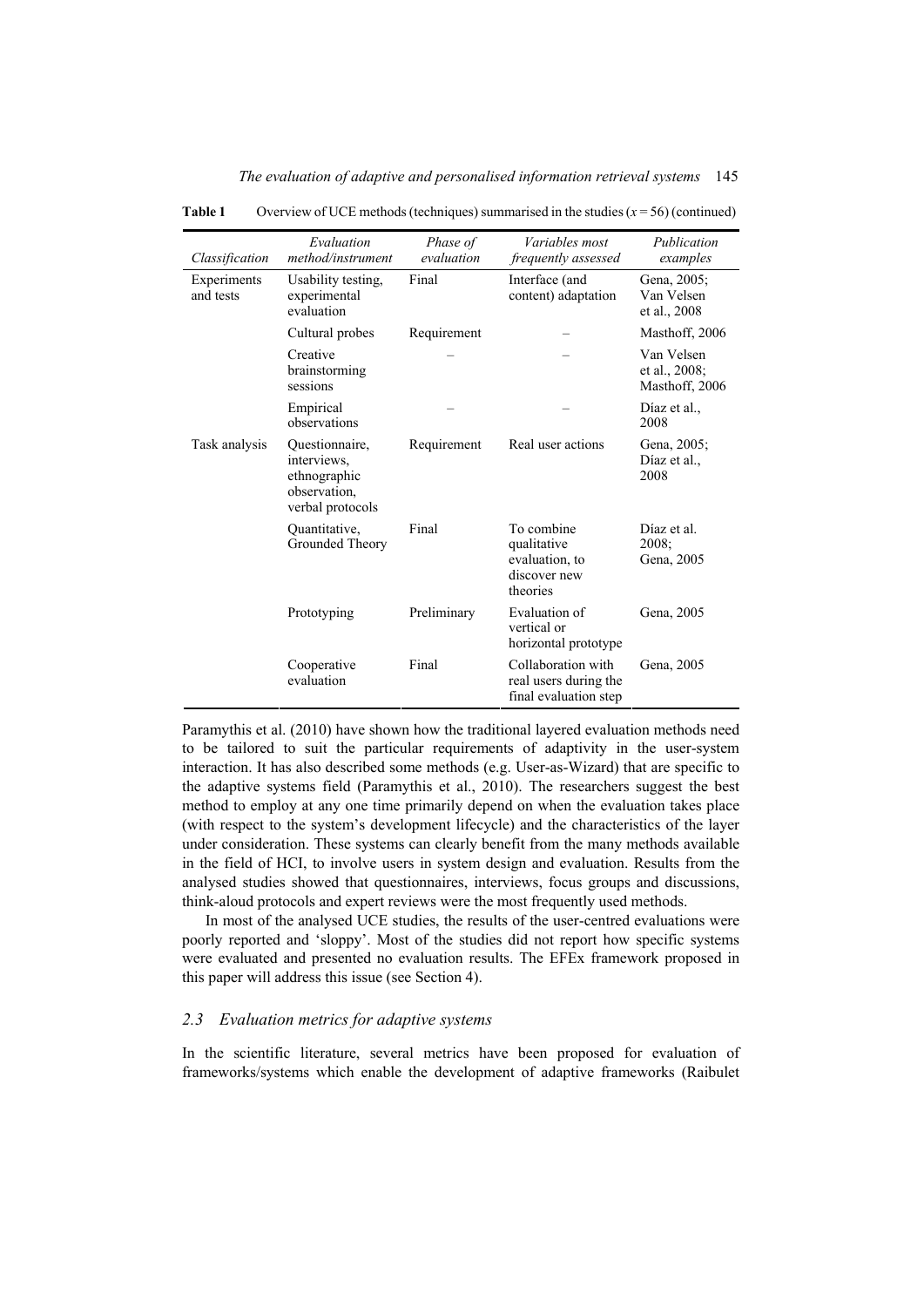and Masciadri, 2009; Mulwa et al., 2010a). Table 2 presents a summary of evaluation metrics proposed by several researchers. However, it was not explained in the paper whether these metrics were just being proposed or whether they were actually applied to the adaptive systems themselves. Potential benefits and advantages of these metrics include the specification of a common vocabulary for different design, implementation and performance issues of adaptivity. The metrics are known to provide a common means for the evaluation of adaptive systems by considering both the quality of their design (e.g. through the architectural and structural metrics) and their performance (through the interaction and performance metrics). In adaptive systems measurements metrics such as performance, amount of requested material, duration of interaction, number of navigation steps, task success, usability (e.g. effectiveness, efficiency and user satisfaction) has been conducted. The measurement criteria for evaluating the usability of the user interface identified in the analysed studies included: aesthetic, consistency, self-evidence, and naturalness of metaphors, predictability, richness, completeness, motivation, hypertext structure, autonomy, competence and flexibility. The main gap in the state of the art is that UCE metrics for adaptive systems have not been thoroughly investigated and very few studies have been conducted. Although adaptivity, the ability to adapt is an important property of adaptive systems; so far little thought has been given to its evaluation and there are no specific adaptation metrics.

| Metrics category    | Name of metric                                         | Purpose of metric                                                                                                                                                                                                                                     |
|---------------------|--------------------------------------------------------|-------------------------------------------------------------------------------------------------------------------------------------------------------------------------------------------------------------------------------------------------------|
| Interaction metrics | AiAI: Administrator<br>interaction Adaptivity<br>index | This metric compares the actions<br>performed by an administrator to<br>manage the system before and after<br>adding the adaptive part. Whenever an<br>action differs, misses or is added, this<br>index increases by one.                            |
|                     | UiAI: User interaction<br>Adaptivity index             | It compares the actions performed by a<br>user to access a functionality of a<br>system before and after adding the<br>adaptive part. Whenever an action<br>differs, an additional one is needed or<br>one is missing this index increases by<br>one. |
|                     | pLatency: performance<br>Latency                       | It is used to indicate the delay of the<br>system's responses in the presence of<br>Adaptivity with respect to the response<br>in the absence of adaptivity.                                                                                          |
|                     | pQoR: performance<br>Quality of Response               | This metric indicates the increase of the<br>quality of the system's responses in the<br>presence of adaptivity.                                                                                                                                      |
|                     | pIA: performance Influence<br>on Adaptivity            | It indicates if the adaptive strategies are<br>influenced by the other performance<br>metrics.                                                                                                                                                        |

Table 2 Summary of evaluation metrics for adaptive systems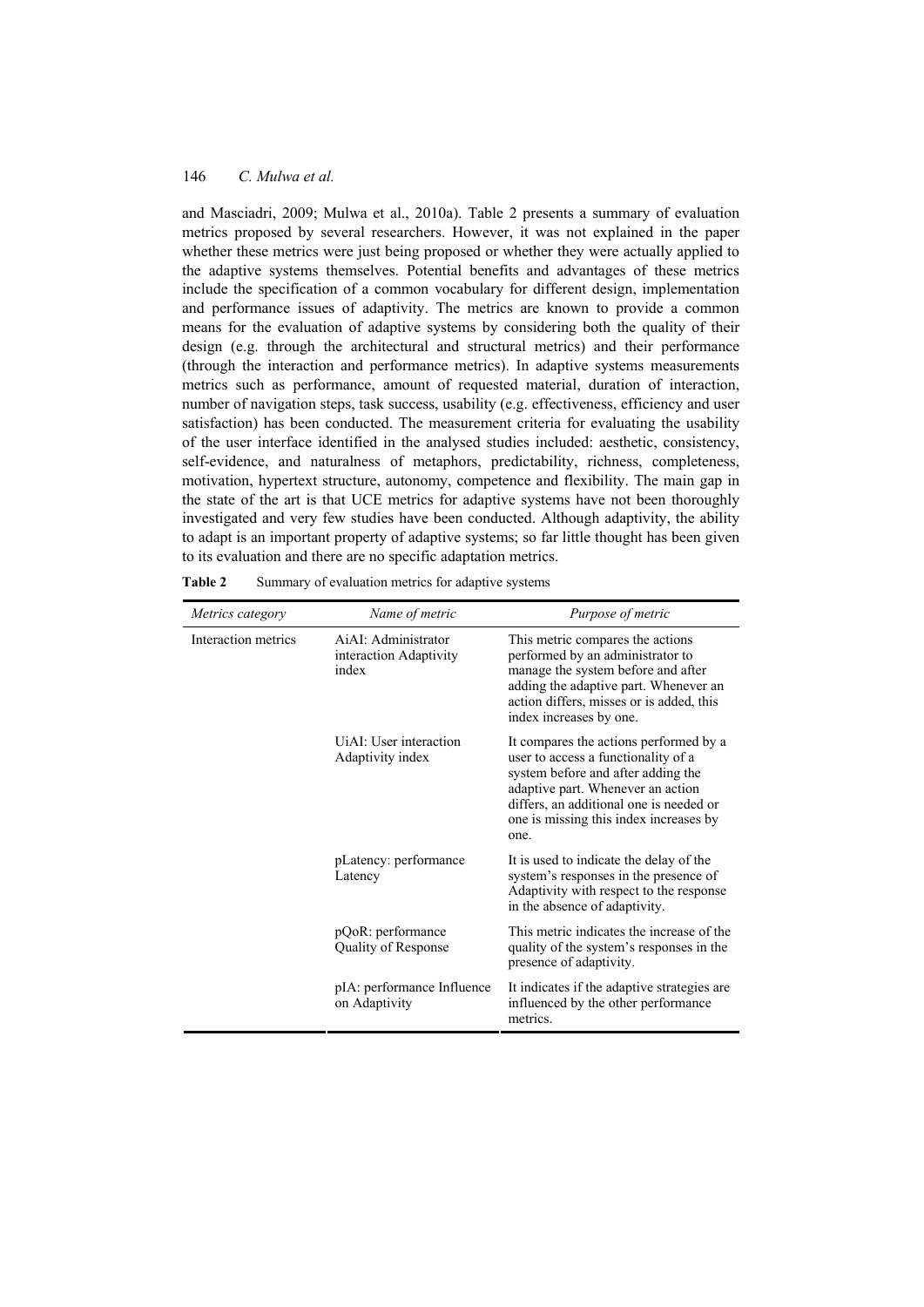| Metrics category       | Name of metric                                                         | Purpose of metric                                                                                                                                                                                                                     |
|------------------------|------------------------------------------------------------------------|---------------------------------------------------------------------------------------------------------------------------------------------------------------------------------------------------------------------------------------|
| Personalisation metric | MpAC: Minimum<br>personalisation adaptive<br>cost                      | This metric indicates the percentage of<br>entities which are personalised in a<br>framework considering only the<br>minimum number of entities necessary<br>to make a system adaptive.                                               |
|                        | AvgpACF: Average<br>personalisation adaptive<br>cost per functionality | This metric indicates the average cost<br>for introduction of adaptive<br>mechanisms per functionality.                                                                                                                               |
|                        | MpOCF: Minimum<br>personalisation Overall<br>Cost                      | It indicates the percentage of entities<br>which are personalised in the entire<br>system (functional and adaptive) with<br>respect to the minimum number of<br>entities in the adaptive part necessary to<br>make a system adaptive. |
|                        | pOCF: personalisation<br>Overall Cost per<br>Functionality             | This metric indicates the percentage of<br>entities which are personalised in the<br>entire system with respect to the total<br>number of adaptive entities necessary to<br>provide functionality.                                    |
|                        | AvgpACF: Average<br>personalisation overall cost<br>per functionality  | This metric indicates the average<br>overall cost for introduction of adaptive<br>mechanisms per functionality. If the<br>result is equal to the one obtained for<br>the AvgpACF, then the functional part<br>is not modified.        |
|                        | ApOC: Adaptive<br>personalisation Overall<br>Cost                      | This metric indicates the percentage of<br>the personalisation of the adaptive part<br>with respect to the personalisation of<br>the entire system                                                                                    |
|                        | DSAI: Domain specific<br>Adaptivity index                              | This metric indicates the percentage of<br>the factors specific to the application<br>domain which influences the adaptive<br>part of a system.                                                                                       |
| Information retrieval  | Accuracy of<br>recommendations,<br>accuracy of retrieval               | This metrics have been exploited to<br>evaluate adaptation                                                                                                                                                                            |

Table 2 Summary of evaluation metrics for adaptive systems (continued)

Gupta and Grover (2004) suggest that the design phase can be evaluated by using metrics such as structural complexity metrics, navigational metrics and usability methods. The researchers acknowledge some metrics, e.g. behavioural complexity, reliability metrics, precision, software size and length metrics help in evaluation of the system as a whole (Gupta and Grover, 2004).

# *2.4 The evaluations of user-adaptive systems*

In the previous section we reviewed the UCE of adaptive systems. However, in the introduction we noted that there is a particular subset of user-adaptive systems whose focus is entirely based on personalisation based on the user such as recommender systems and personalised information retrieval systems (or personalised information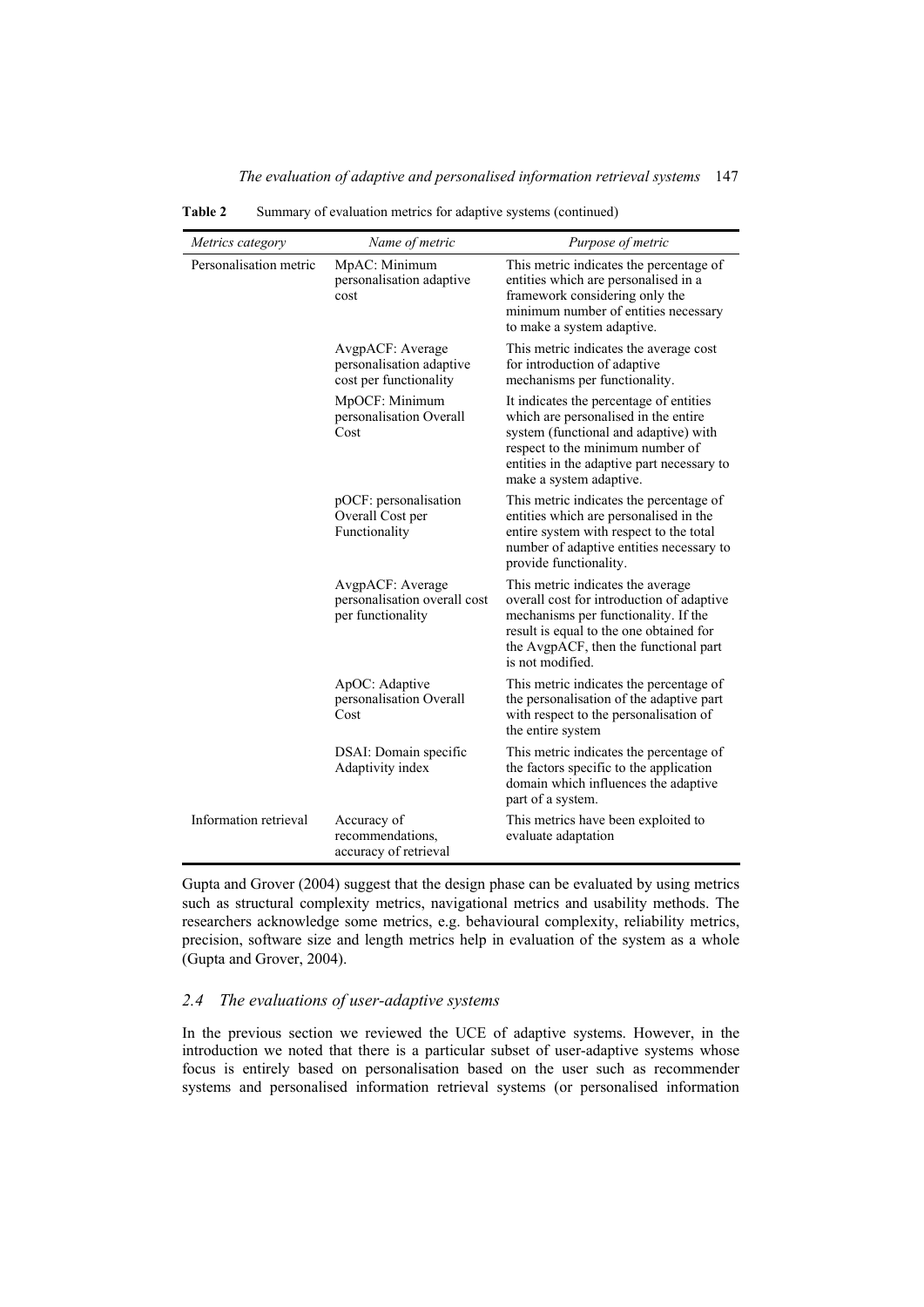retrieval). This section provides a review of evaluation techniques for this subset of adaptive systems. Other examples include systems such as (adaptive user interfaces, recommender systems, reconnaissance agents, adaptive information retrieval, user modelling, personal assistants, personalisation, information filtering, ambient intelligence, adaptive hypertext systems, intelligent tutoring systems and online help systems, etc.).

#### *2.4.1 Overview of evaluations of personalised recommender systems*

Personalised recommender systems learn about a user's needs, and identify and suggest information items (news articles, images, videos, etc.) that meet those needs. User needs can be explicitly or implicitly defined either in the form of user tastes, interests and goals, or by system parameters and configurations. Most research efforts in the Recommender Systems field can be said to have been directed towards either defining and improving techniques that provide item recommendations from available preference data, or defining techniques for learning the latter.

Recently, there has been a vast amount of research in the field of evaluation of recommender systems, mostly focusing on designing new algorithms for recommendations. Recommender systems are software applications that aim to support users in their decision making, while interacting with information systems by pre-selecting the information a user might be interested in. Several researchers have discussed various topics relevant to the evaluation of recommender systems in technology enhanced learning environments (TELE). Recommendation techniques aim to estimate ratings for items that have not yet been consumed by users, based on the known ratings users provided in the past. Recommender systems suggest items of interest to users based on available information such as previous usage patterns, the usage patterns of other users and features of the items themselves (Montaner et al., 2003). Main types of recommender systems include 'collaborative filtering techniques' which provide recommendations to a user by using the preferences of other users that have similar preferences to him (Sarwar et al., 2001; Linden et al., 2003). Herlocker et al. (2004) provide an extensive survey of possible metrics for evaluation of recommender systems. The researchers compared a set of metrics, concluding that for some pairs of metrics using both together. Identifying the appropriate criteria for evaluating the true benefits of a recommender framework is challenging issue. After analysis of evaluation metrics, it is clear there is a lack of uniformity in the current metrics for the evaluation of recommender systems, which perhaps is due to the large number of them. In order to address current issues and problems encountered while evaluating recommender systems, a hybrid of UCE methods (techniques) and metrics is proposed. These methods have proved to be very effective in evaluating recommender adaptive systems (Table 1 presents an overview of proposed UCE methods); these techniques have previously been used in evaluations of adaptive systems and proved to be effective. Personalisation is a significant issue which tailors and customises learning experience to individual learners, based on an analysis of the learners objectives, current status of skills and knowledge, and learning style preferences (Cheung et al., 2010; Lawless et al., 2010).

## *2.4.2 Overview of evaluations of adaptive information retrieval systems*

Recently, research has been undertaken exploring how to enhance and combine key aspects of adaptive hypermedia (AH) research with information retrieval (IR) research to provide advanced annotation, slicing, retrieval and composition of multilingual digital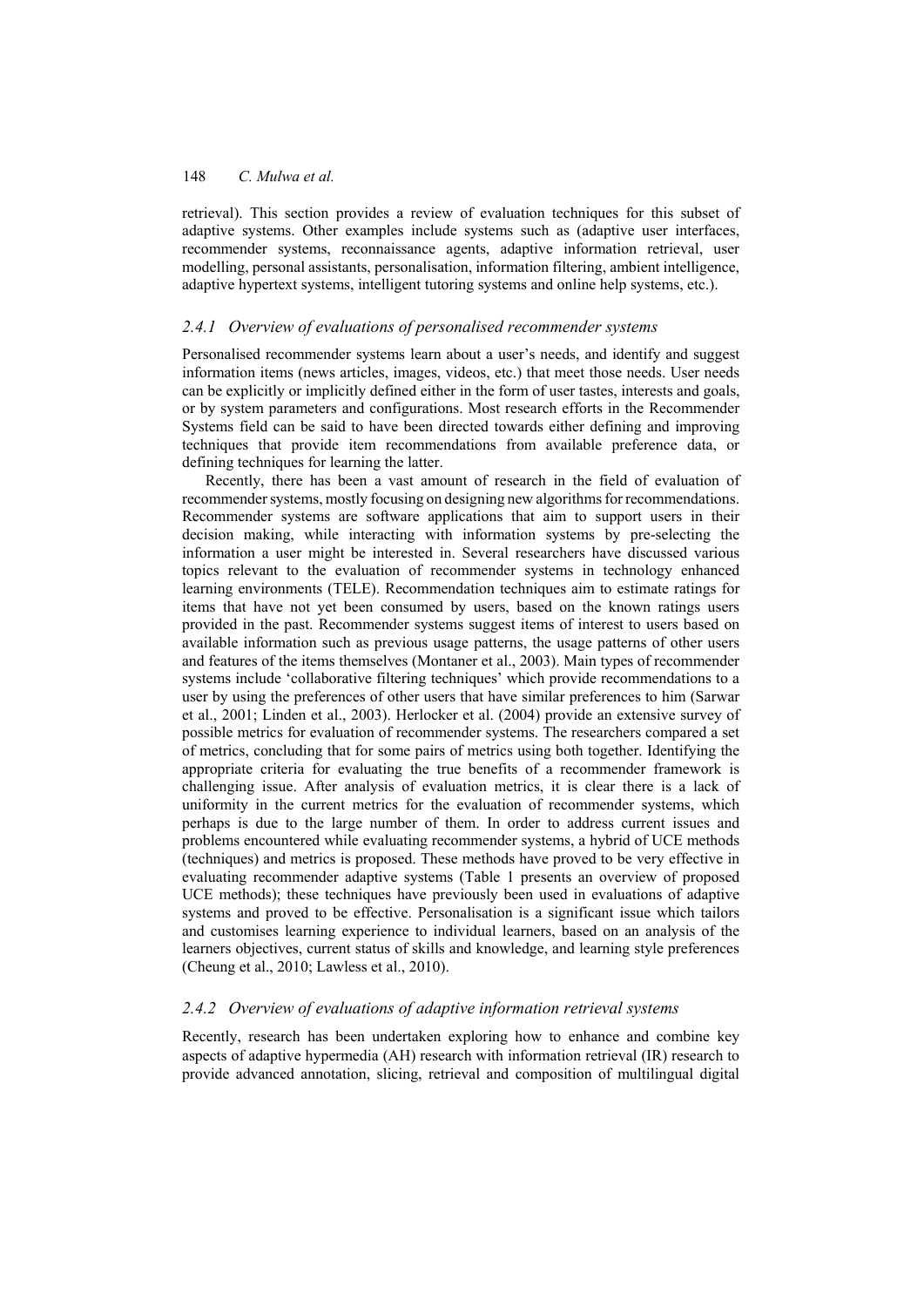content drawn from corporate documents repositories as well as open corpus sources(Jones and Wade, 2006; Steichen et al., 2009). We call such systems, which combine AH and IR approaches to deliver personalised information seeking and access, adaptive information retrieval systems (AIRS). Adaptive information retrieval (AIR) is defined as a search process that adapts toward the user's needs and context. The goal of AIR research is to develop retrieval technology that can predict what information a searcher will need and decide how and when to present that information to the user.

## **3 Pitfalls and problems in evaluation of adaptive systems**

The evaluation of an adaptive system is a difficult task due to the complexity of such systems, as shown by many studies (Missier Del and Ricci, 2003; Lavie et al., 2005). It is of crucial importance that the adaptive features of the system can be easily distinguished from the general usability of the designed tool. Issues arise in the selection of applicable criteria for the evaluation of adaptivity. The evaluation of adaptive systems is not easy, and several researchers have pointed out potential pitfalls and challenges when evaluating adaptive systems (see Table 3). Several reasons have been proposed as being responsible for this shortcoming (Missier Del and Ricci, 2003). Several researchers and evaluators of adaptive systems have identified some pitfalls encountered by developers of these systems (Gena and Weibelzahl, 2007; Tintarev and Masthoff, 2009; Mulwa et al., 2010b). It is crucial that evaluators evade well-known pitfalls and that writers of future evaluation reports increase their empirical value, by reporting the used methodology and results in such a fashion that replication of the study is possible. In order to address these problems, we propose a new methodology. A hybrid evaluation approach which combines the layered evaluation methods identified by Paramythis et al. (2010) (see Table 4) and the user-centred evaluations methods (see Table 1). Previously the researchers have emphasised the significance of applying this methodology (Lawless et al., 2010; Mulwa et al., 2010c).

**Table 3** Pitfalls and problems identified in the analysed studies

*Pitfalls in evaluation of adaptive systems* 

- Statistically insignificant results: Adaptivity is typically used when individual users differ. However, differences in approach and preferences are likely to lead to a large variance in performance results, which makes it more difficult to produce statistically comparable results. In order to produce significant results, large volumes of queries and users are required. There are few general guidelines for the selection of these measurements.
- Difficulty in defining the effectiveness of adaptation: It can be difficult to define what constitutes a useful or helpful adaptation.
- Insufficient resources: To fully evaluate an adaptive system it is often necessary to have a large number of individuals interacting with the system. This is in part due to the expected variance between participants mentioned above.
- Too much emphasis on summative rather than formative evaluation: Evaluations often measure only how good or bad a system is rather than providing information on where the problems are and how a system can be improved.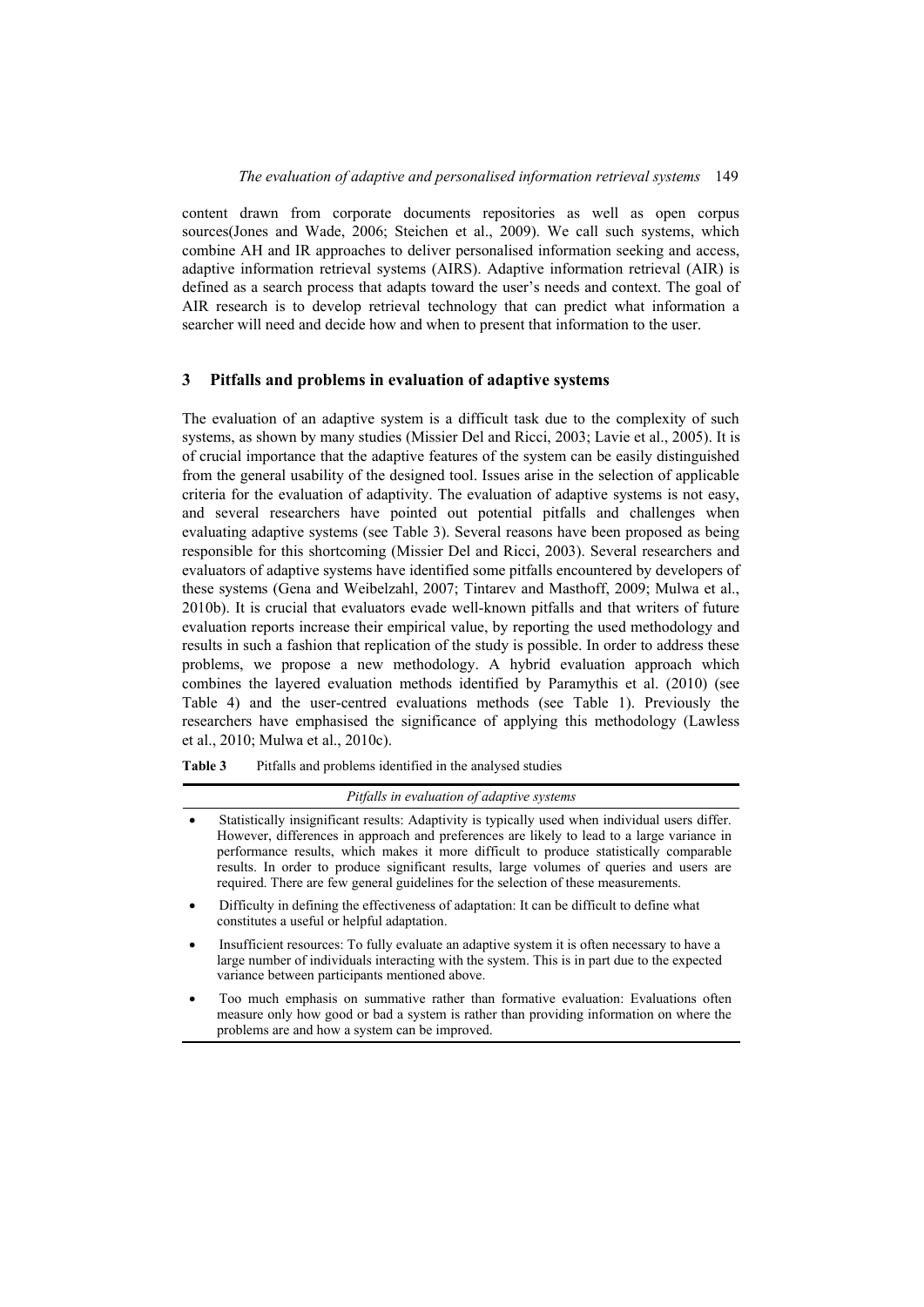**Table 3** Pitfalls and problems identified in the analysed studies (continued)

|   | Problems in evaluation of adaptive systems                                                                                                                                                                                                                                                                                                                                                                                                                                                                                                                                                                                                                                           |
|---|--------------------------------------------------------------------------------------------------------------------------------------------------------------------------------------------------------------------------------------------------------------------------------------------------------------------------------------------------------------------------------------------------------------------------------------------------------------------------------------------------------------------------------------------------------------------------------------------------------------------------------------------------------------------------------------|
|   | Avoiding confounding factors, sometimes the measured impact of explanations on<br>effectiveness may be confounded with the impact of the accuracy of the recommender<br>system. For example in a recommender system if the recommended items are meant to be<br>liked by the user, and the recommender system has bad accuracy, it would be hard to<br>distinguish between the effects of bad explanations and bad accuracy.                                                                                                                                                                                                                                                         |
|   | Reporting the results: Even a perfect experimental design will be worthless if the results<br>are not reported in a proper way. In particular statistical data require special care, as the<br>finding might be not interpretable for other researchers if relevant information is skipped.<br>This problem obviously occurs in other disciplines and research areas that deal with<br>empirical findings, too.                                                                                                                                                                                                                                                                      |
| ٠ | Specification of adequate control conditions: Another problem, that is inherent to the<br>evaluation of adaptive systems, occurs when the control conditions of experimental<br>settings are defined. In many studies the adaptive system is compared to a non-adaptive<br>version of the system with the adaptation mechanism switched off.                                                                                                                                                                                                                                                                                                                                         |
|   | Approximation of experience verses the real one. Sometimes it can be really difficult and<br>time consuming for participants to really experience the recommendation items                                                                                                                                                                                                                                                                                                                                                                                                                                                                                                           |
|   | Allocation of sufficient resources: The fact that evaluations are usually scheduled for the<br>end of a project often results in a radical constriction or even total cancellation of the<br>evaluation phase, because the required resources have been underestimated or are depleted.<br>Empirical work, in particular the data assessment and analysis, require a high amount of<br>personnel, organisational and sometimes even financial resources (Masthoff, 2002).<br>Experiments and real world studies require a considerable amount of time for planning,<br>finding participants, performing the actual data assessment, coding the raw data and<br>statistical analysis. |
|   | Criteria to use (i.e. generalisation of problem). Sometimes when evaluating adaptive<br>systems, there is shortage of information about what exactly they are being evaluated on<br>(McNee et al., 2006)                                                                                                                                                                                                                                                                                                                                                                                                                                                                             |
| ٠ | Too much emphasis on summative rather than formative evaluation.                                                                                                                                                                                                                                                                                                                                                                                                                                                                                                                                                                                                                     |
|   | Appropriate measurement to measure true effectiveness.                                                                                                                                                                                                                                                                                                                                                                                                                                                                                                                                                                                                                               |
|   | Difficulty in attributing cause: is the adaptation causing the measured effect or another<br>aspect of system functionality or design (e.g. system usability).                                                                                                                                                                                                                                                                                                                                                                                                                                                                                                                       |

| cvaiaanon                                             |                                                             |                                                                                                                                                                                         |                                                                                                                                     |
|-------------------------------------------------------|-------------------------------------------------------------|-----------------------------------------------------------------------------------------------------------------------------------------------------------------------------------------|-------------------------------------------------------------------------------------------------------------------------------------|
| Laver                                                 | Goal                                                        | Evaluation criteria                                                                                                                                                                     | Evaluation methods                                                                                                                  |
| Collection of<br>input data (CID)                     | Check quality of<br>raw input data                          | Accuracy, latency,<br>sampling rate                                                                                                                                                     | Data mining, play with<br>layer, simulated users,<br>cross-validation                                                               |
| Interpretation of<br>the collected data<br>(ID)       | Check that input<br>data is<br>interpreted<br>correctly     | Validity of interpretations,<br>predictability, scrutability                                                                                                                            | Data mining, heuristic<br>evaluation, play with<br>layer, simulated users,<br>cross-validation                                      |
| Modelling the<br>current state of<br>the 'world' (MW) | Check that<br>constructed<br>models represent<br>real world | Primary criteria: validity of<br>interpretations or<br>inferences, scrutability,<br>predictability; secondary<br>criteria: conciseness.<br>comprehensiveness,<br>precision, sensitivity | Focus group, user-as-<br>wizard, data mining,<br>heuristic evaluation.<br>play with layer,<br>simulated users, cross-<br>validation |

**Table 4** Overview of layers, related criteria, along with methods that can be used for their evaluation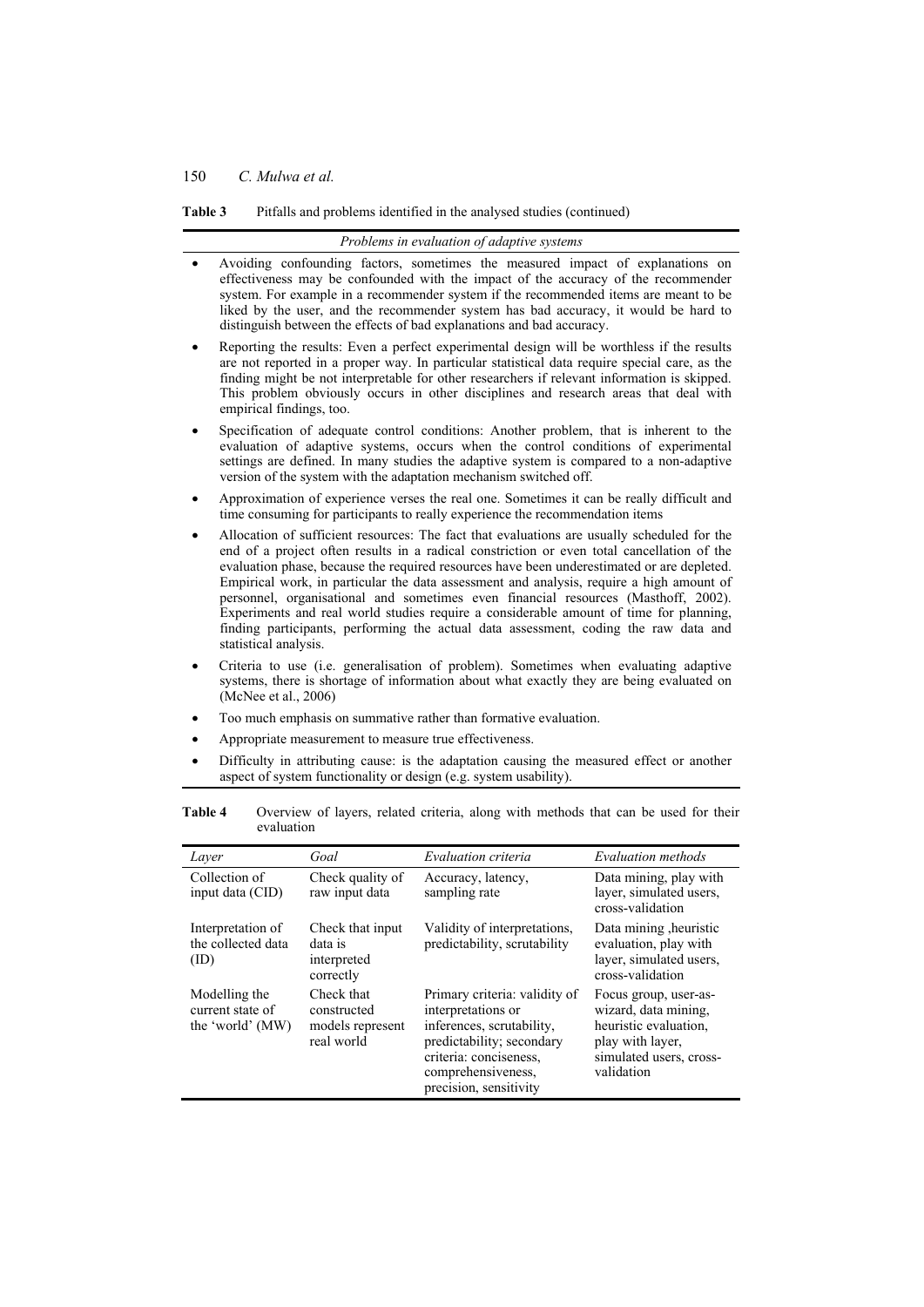#### *The evaluation of adaptive and personalised information retrieval systems* 151

| Table 4 | Overview of layers, related criteria, along with methods that can be used for their |  |  |  |  |  |  |
|---------|-------------------------------------------------------------------------------------|--|--|--|--|--|--|
|         | evaluation (continued)                                                              |  |  |  |  |  |  |

| Layer                                    | Goal                                                                                            | Evaluation criteria                                                                                                                                             | Evaluation methods                                                                                                                    |
|------------------------------------------|-------------------------------------------------------------------------------------------------|-----------------------------------------------------------------------------------------------------------------------------------------------------------------|---------------------------------------------------------------------------------------------------------------------------------------|
| Deciding upon<br>adaptation (DA)         | Determine<br>whether the<br>adaptation<br>decisions made<br>are the optimal<br>ones             | Necessity of adaptation,<br>appropriateness of<br>adaptation, subjective<br>acceptance of adaptation,<br>predictability, scrutability,<br>breadth of experience | Focus group, user-as-<br>wizard heuristic<br>evaluation, cognitive<br>walk through, simulated<br>users, play with layer,<br>user test |
| Applying<br>adaptation<br>decisions (AA) | Determine<br>whether the<br>implementation<br>of the adaptation<br>decisions made<br>is optimal | Usability criteria,<br>timeliness.<br>unobtrusiveness.<br>controllability, acceptance<br>by user, predictability,<br>breadth of experience                      | Focus group, user-as-<br>wizard, heuristic<br>evaluation, cognitive<br>walkthrough, user test,<br>play with layer                     |
| Evaluating<br>adaptation as a<br>whole   | Evaluate the<br>overall<br>adaptation<br>theory, may be<br>either formative<br>or summative     | Specific for system's<br>objectives or underlying<br>theory                                                                                                     | Heuristic evaluation,<br>cognitive walkthrough,<br>user test, play with<br>layer                                                      |
| All layers                               |                                                                                                 | Privacy, transparency,<br>controllability                                                                                                                       | Focus group, cognitive<br>walkthrough, heuristic<br>evaluation, user test                                                             |

### **4 The proposed evaluation framework**

Recommender evaluation frameworks provide personalised services in the adaptive technology enhanced learning systems, and can provide personalised information according to individual information needs. The proposed evaluation framework for end user experience in evaluating adaptive systems (EFEx) was designed and currently is being developed as part of research being carried out at the Centre for Next Generation Localisation (CNGL), which is involved in building interactive adaptive systems which combine adaptive web techniques and technologies, information retrieval (IR) and Adaptive Hypermedia (AH).

A review of UCE approaches, methodologies and techniques adopted by existing systems and frameworks has been conducted and the results analysed. From these results and interviews with domain experts, an architectural design for the EFEx framework was specified and designed as a typical 3-tier architecture which has an interactive and collaborative user interface and consists of: (a) *the presentation layer* which is the topmost level of the application which displays information related to services such as browsing. It communicates with other tiers by outputting results to the browser/client tier and all other tiers in the network. (b) *The business logic layer* which is pulled out from the presentation tier and, has its own layer, it controls an application's functionality by performing detailed processing and (c) *the data persistence layer* which keeps data neutral and independent from application servers or business logic (refer to Figure 1). Giving data its own tier improves scalability and performance.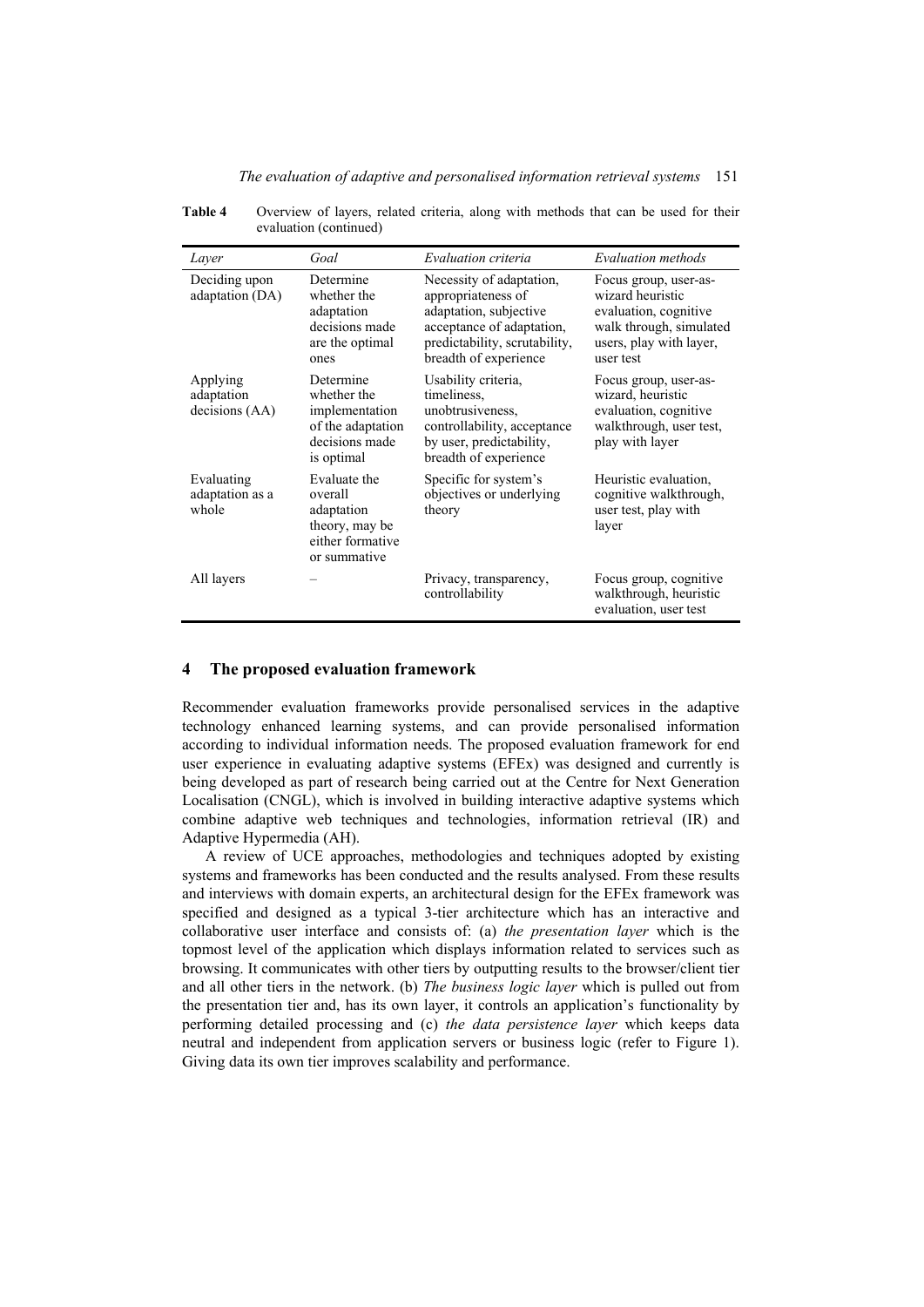



Users of EFEx framework are provided with: (a) a repository containing current usercentred evaluation (UCE) studies for adaptive systems; (b) recommendations to users for the identification and application of the most appropriate evaluation methods (techniques), metrics and criteria; (c) translator component which translates the user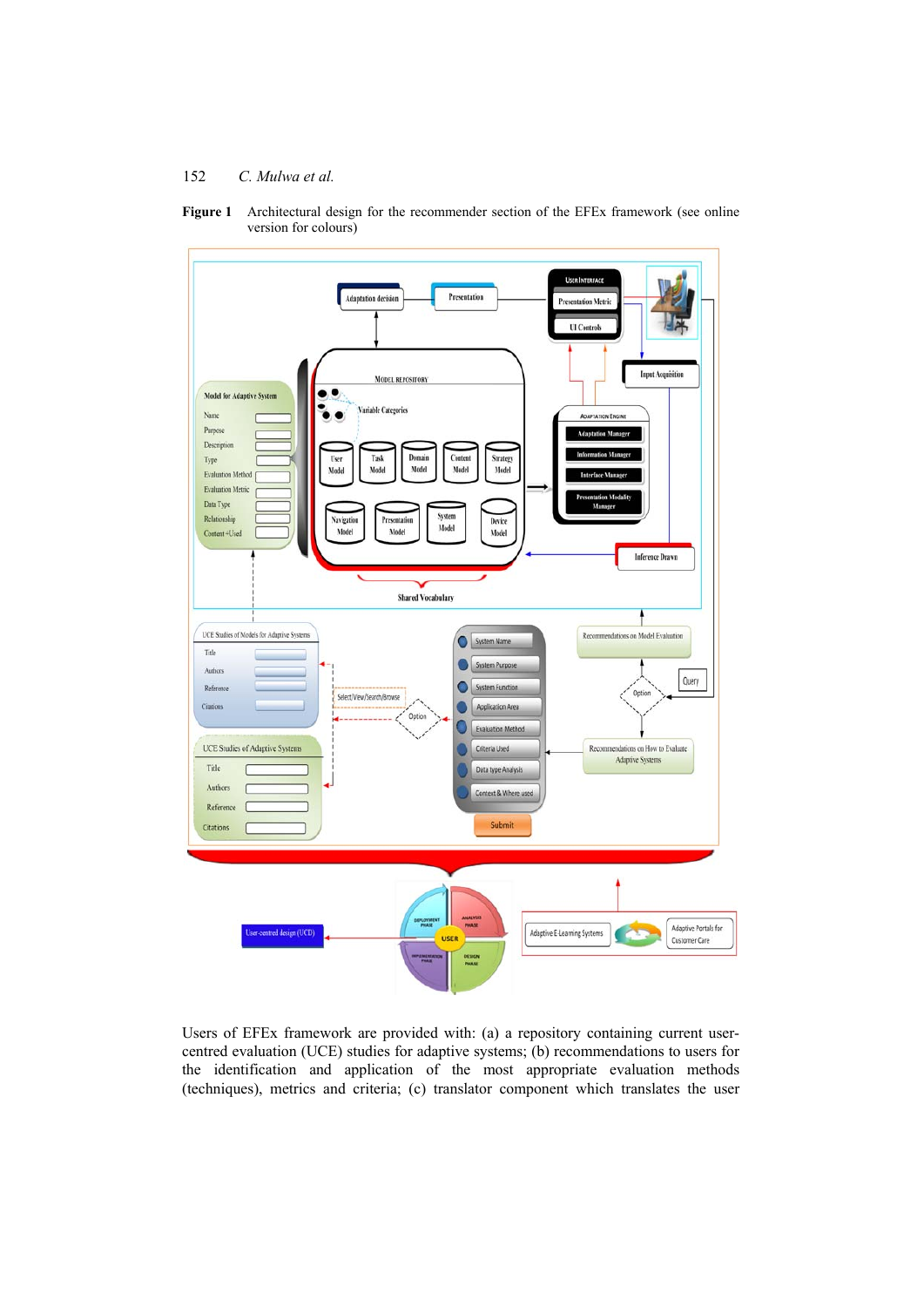interface into different languages based on users choice of language; (d) specification of adaptive systems design and structure and (e) a set of components which enable the implementation of UCE.

#### **5 Conclusions and future work**

Evaluating adaptive systems is not easy. However, it is of significant importance to ensure scientific progress and to provide convincing arguments that adaptation really does help. It is significant in any evaluation to: (a) decide which criteria to use, (b) avoid confounding factors, (c) take into account domain effects, (d) consider if a metric really measures what the evaluators wants, (e) build up the experiment gradually, and consider limited resources and also (f) take into account the effects of the material you select. The evaluation of these systems is a difficult task due to the complexity of such systems. Evaluators should ensure correct evaluation methods and measurements metrics are used. The results of the analysis of the evaluation approaches, methodologies and metrics adopted by existing systems were used to design an evaluation framework for end-user experience of adaptive systems (EFEx).

The implementation of the framework will be completed and the evaluation techniques identified in this review will be used to validate and evaluate the framework. An extensive review will be conducted specifically focusing on user-centred evaluations of adaptive e-learning systems and adaptive portals for customer care.

#### **Acknowledgements**

This research is based upon works supported by Science Foundation Ireland (Grant Number: 07/CE/I1142) as part of the Centre for Next Generation Localization (www.cngl.ie).

## **References**

- Arruabarrena, R., Pérez, T., López-Cuadrado, J., Gutiérrez, J. and Vadillo, J. (2006) *On Evaluating Adaptive Systems for Education*, Springer, pp.363–367.
- Brown, E., Brailsford, T., Fisher, T. and Moore, A. (2009) 'Evaluating learning style personalization in adaptive systems: quantitative methods and approaches', *IEEE Transactions on Learning Technologies*, Vol. 2, pp.10–22.
- Brusilovsky, P. (2004) 'Knowledge-Tree: a distributed architecture for adaptive e-learning', *Proceedings of the 13th International World Wide Web Conference on Alternate Track*, pp.104–113.
- Brusilovsky, P., Farzan, R. and Ahn, J. (2006) 'Layered evaluation of adaptive search', *Workshop on Evaluating Exploratory Search Systems at SIGIR06*, Seattle, WA.
- Brusilovsky, P., Karagiannidis, P. and Sampson, C. (2004) 'Layered evaluations of adaptive learning systems', *International Journal of Continuing Engineering Education and Lifelong Learning*, Vol. 14, Nos. 4/5, pp.402–421.
- Cheung, R., Wan, C. and Cheng, C. (2010) 'An ontology-based framework for personalized adaptive learning', *Advances in Web-Based Learning–ICWL 2010*, pp.52–61.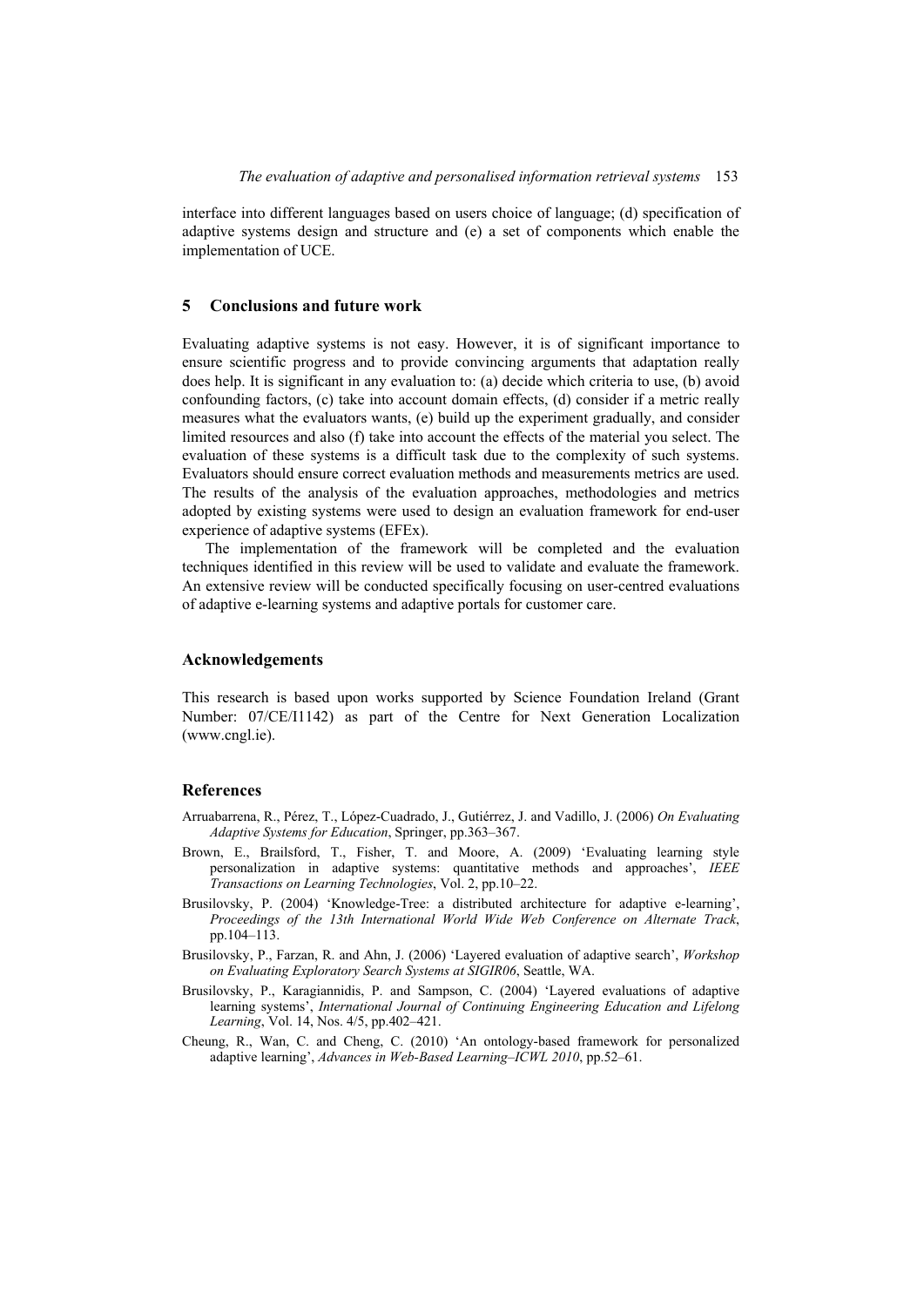- Chin, D. (2001) 'Empirical evaluation of user models and user-adapted systems', *User Modeling and User-Adapted Interaction*, Vol. 11, pp.181–194.
- De Jong, M. and Schellens, P.J. (1997) 'Reader-focused text evaluation. An overview of goals and methods', *Journal of Business and Technical Communication*, Vol. 11, pp.402–432.
- Díaz, A., García, A. and Gervás, P. (2008) 'User-centred versus system-centred evaluation of a personalization system', *Information Processing & Management*, Vol. 44, pp.1293–1307.
- Gena, C. (2005) 'Methods and techniques for the evaluation of user-adaptive systems', *The Knowledge Engineering Review*, Vol. 20, pp.1–37.
- Gena, C. (2006) 'A user-centered approach for adaptive systems evaluation', *5th Workshop on User-Centred Design and Evaluation of Adaptive Systems*, 20–23 June, Dublin, Ireland.
- Gena, C. and Weibelzahl, S. (2007) 'Usability engineering for the adaptive web', *The Adaptive Web*, pp.720–762.
- Glahn, C., Specht, M. and Koper, R. (2007) 'Smart indicators on learning interactions', *2nd European Conference on Technology Enhanced Learning*, Crete, Greece.
- Goren-Bar, D., Graziola, I., Rocchi, C., Pianesi, F., Stock, O. and Zancanaro, M. (2005) 'Designing and redesigning an affective interface for an adaptive museum guide', *Affective Computing and Intelligent Interaction*, Vol. 3784, pp.939–946.
- Gupta, A. and Grover, P. (2004) 'Proposed evaluation framework for adaptive hypermedia systems', *3rd Workshop on Empirical Evaluation of Adaptive Systems*, 23–26 August, Eindhoven University of Technology, The Netherlands.
- Herder, E. (2003) 'Utility-based evaluation of adaptive systems', *Proceedings of the 2nd Workshop on Empirical Evaluation of Adaptive Systems, at the 9th International conference on User Modelling*, Pittsburgh, USA.
- Herlocker, J., Konstan, J., Terveen, L. and Riedl, J. (2004) 'Evaluating collaborative filtering recommender systems', *ACM Transactions on Information Systems*, Vol. 22, No. 1, pp.5–53.
- Höök, K. (1998) 'Evaluating the utility and usability of an adaptive hypermedia system', *Knowledge-Based Systems*, Vol. 10, pp.311–319.
- Höök, K. (2000) 'Steps to take before IUIs become real', *Journal of Interaction with Computers*, Vol. 12, pp.409–426.
- Jones, G. and Wade, V. (2006) 'Integrated content presentation for multilingual and multimedia information access', *New Directions in Multilingual Information Access*, Vol. 40, pp.31–39.
- Knutov, E., De Bra, P. and Pechenizkiy, M. (2009) 'AH 12 years later: a comprehensive survey of adaptive hypermedia methods and techniques', *New Review of Hypermedia and Multimedia*, Vol. 15, pp.5–38.
- Kobsa, A. (2007) 'Privacy-enhanced personalization', in Brusilovsky, P., Kobsa, A. and Nejdl, W. (Eds): *Communications of the ACM*, Vol. 50, pp.24–33.
- Lavie, T., Meyer, J., Beugler, K. and Coughlin, J. (2005) 'The evaluation of in-vehicle adaptive systems', *User Modeling: Work on the EAS*, pp.9–18.
- Lawless, S., Mulwa, C. and O'Connor, A. (2010) 'A proposal for the evaluation of adaptive personalised information retrieval', *Proceedings of the 2nd International Workshop on Contextual Information Access, Seeking and Retrieval Evaluation*, 28 March, Milton Keynes, UK.
- Ley, T., Kump, B., Maas, A., Maiden, N. and Albert, D. (2009) 'Evaluating the adaptation of a learning system before the prototype is ready: a paper-based lab study', *1st International Conference on User Modeling, Adaptation, and Personalization*, Springer, Trento, Italy.
- Limongelli, C., Sciarrone, F. and Vaste, G. (2008) 'LS-Plan: an effective combination of dynamic courseware generation and learning styles in web-based education', *5th International Conference on Adaptive Hypermedia and Adaptive Web-based Systems*, Hannover, Berlin, Germany.
- Linden, G., Smith, B. and York, J. (2003) 'Amazon.com Recommendations: Item-to-Item Collaborative Filtering', *IEEE Computer Society*, Vol. 7, No. 1, pp.1089–7801.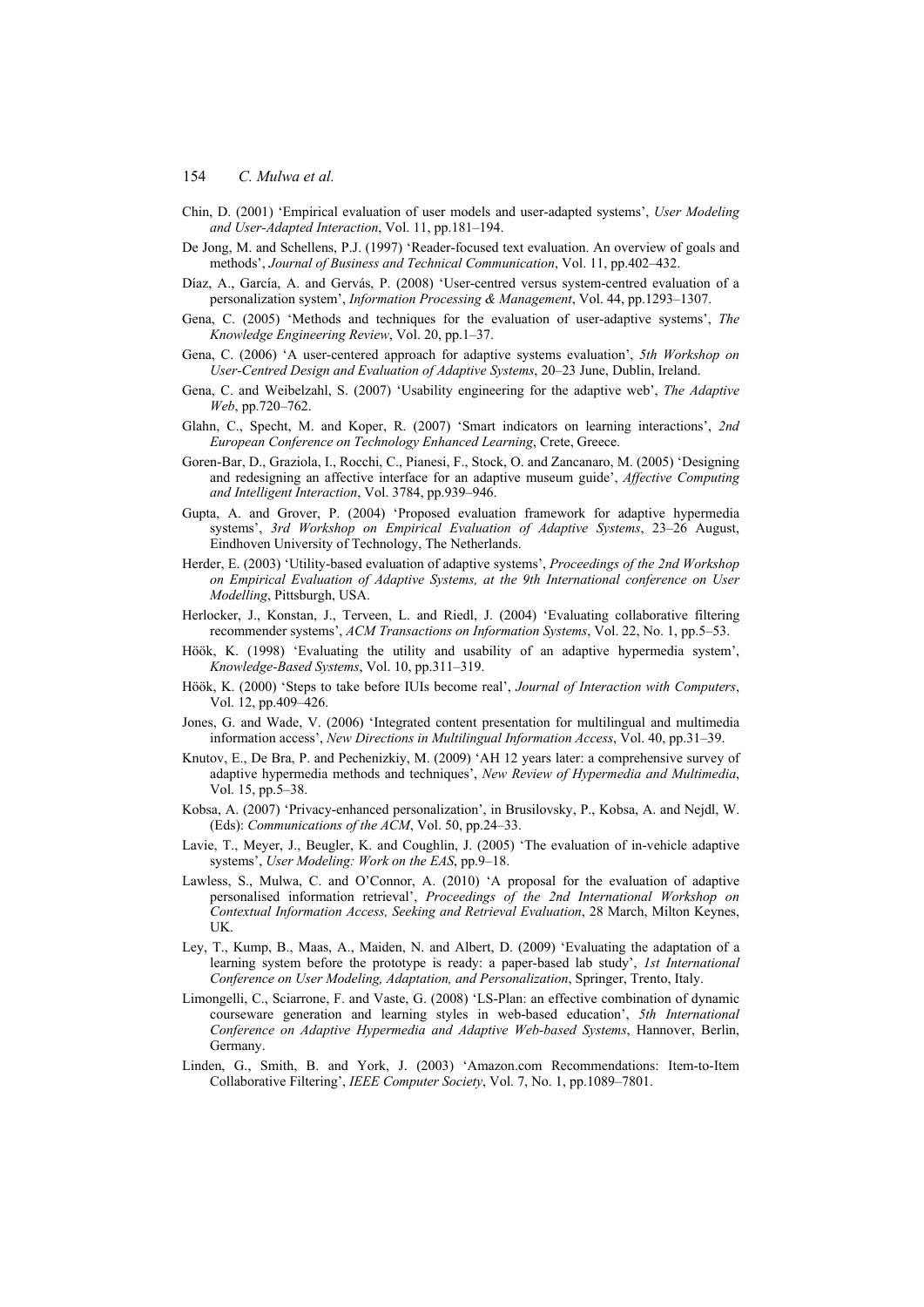- Magoulas, G., Chen, S. and Papanikolaou, K. (2003) 'Integrating layered and heuristic evaluation for adaptive learning environments', *Proceedings of the 2nd Workshop on Empirical Evaluation of Adaptive Systems, at the 9th International Conference on User Modelling*, Pittsburgh, USA.
- Magoulas, G.D. and Dimakopoulos, D.N. (2005) 'Designing personalised information access to structured information spaces', *Proceedings of the 1st International Workshop on New Technologies for Personalized Information Access*, Edinburgh, Scotland, UK.
- Markham, S., Ceddia, J., Sheard, J., Burvill, C., Weir, J., Field, B., Sterling, L. and Stern, L. (2003) 'Applying agent technology to evaluation tasks in e-learning environments', *Exploring Educational Technologies Conference*, pp.16–17.
- Masthoff, J. (2002) 'The evaluation of adaptive systems', in Patel, N. (Ed.): *Adaptive Evolutionary Information Systems*, Idea Group Publishing, London, pp.329–347.
- McNee, S., Riedl, J. and Konstan, J. (2006) 'Making recommendations better: an analytic model for human-recommender interaction', *Proceeding of CHI EA'06 Extended Abstracts on Human Factors in Computing Systems*, 22–27 April, Montreal, Canada.
- Missier Del, F. and Ricci, F. (2003) 'Understanding recommender systems: experimental evaluation challenges', *Challenges*, pp.31–40.
- Montaner, M., López, B. and Rosa, J.L.D. (2003) 'A taxonomy of recommender agents on the internet', *Artificial Intelligence Review*, Vol. 19, pp.285–330.
- Mulwa, C., Lawless, S., Li, W. and Jones, G. (2010a) 'A proposal for the evaluation of simulated interactive information retrieval in customer support', *SIGIR Workshop on the Automated Evaluation of Interactive Information Retrieval*, Geneva, Switzerland.
- Mulwa, C., Lawless, S., Sharp, M., Arnedillo-Sanchez, I. and Wade, V. (2010b) 'Adaptive educational hypermedia systems in technology enhanced learning: a literature review', *Proceedings of the 2010 ACM Conference on Information Technology Education*, 7–9 October, Midland, USA.
- Mulwa, C., Li, W., Lawless, S. and Jones, G. (2010c) 'A proposal for the evaluation of adaptive information retrieval systems using simulated interaction', *Workshop on the Simulation of Interaction in Automated Evaluation of Interactive Information Retrieval, at the 33rd Annual ACM SIGIR Conference*, Geneva, Switzerland.
- Nguyen, H. and Santos Jr, E. (2007) 'An evaluation of the accuracy of capturing user intent for information retrieval', *International Conference on Artificial Intelligence*, Las Vegas, NV, pp.341–350.
- Nielsen, J. (1993) *Usability Engineering*, Academic Press, Boston, MA.
- Ortigosa, A. and Carro, R. (2003) 'The continuous empirical evaluation approach: evaluating adaptive web-based courses', *9th International Conference on User Modelling*, Springer, Berlin.
- Paramythis, A., Weibelzahl, S. and Masthoff, J. (2010) 'Layered evaluation of interactive adaptive systems: framework and formative methods', *User Modeling and User-Adapted Interaction*, pp.1–71.
- Petrelli, D. and Not, E. (2005) 'User-centred design of flexible hypermedia for a mobile guide: reflections on the hyperaudio experience', *User Modeling and User-Adapted Interaction*, Vol. 15, pp.303–338.
- Popescu, E. (2009) 'Evaluating the impact of adaptation to learning styles in a Web-based educational system', *8th International Conference on Web-based Learning*, Springer, Aachen, Germany.
- Raibulet, C. and Masciadri, L. (2009) 'Evaluation of dynamic adaptivity through metrics: an achievable target?', *WICSA 2009 WS8 – Adaptive Architectures*, 16 September.
- Santos, O. and Boticario, J. (2009) 'Guiding learners in learning management systems through recommendations', *4th European Conference on Technology Enhanced Learning*, Nice, France.